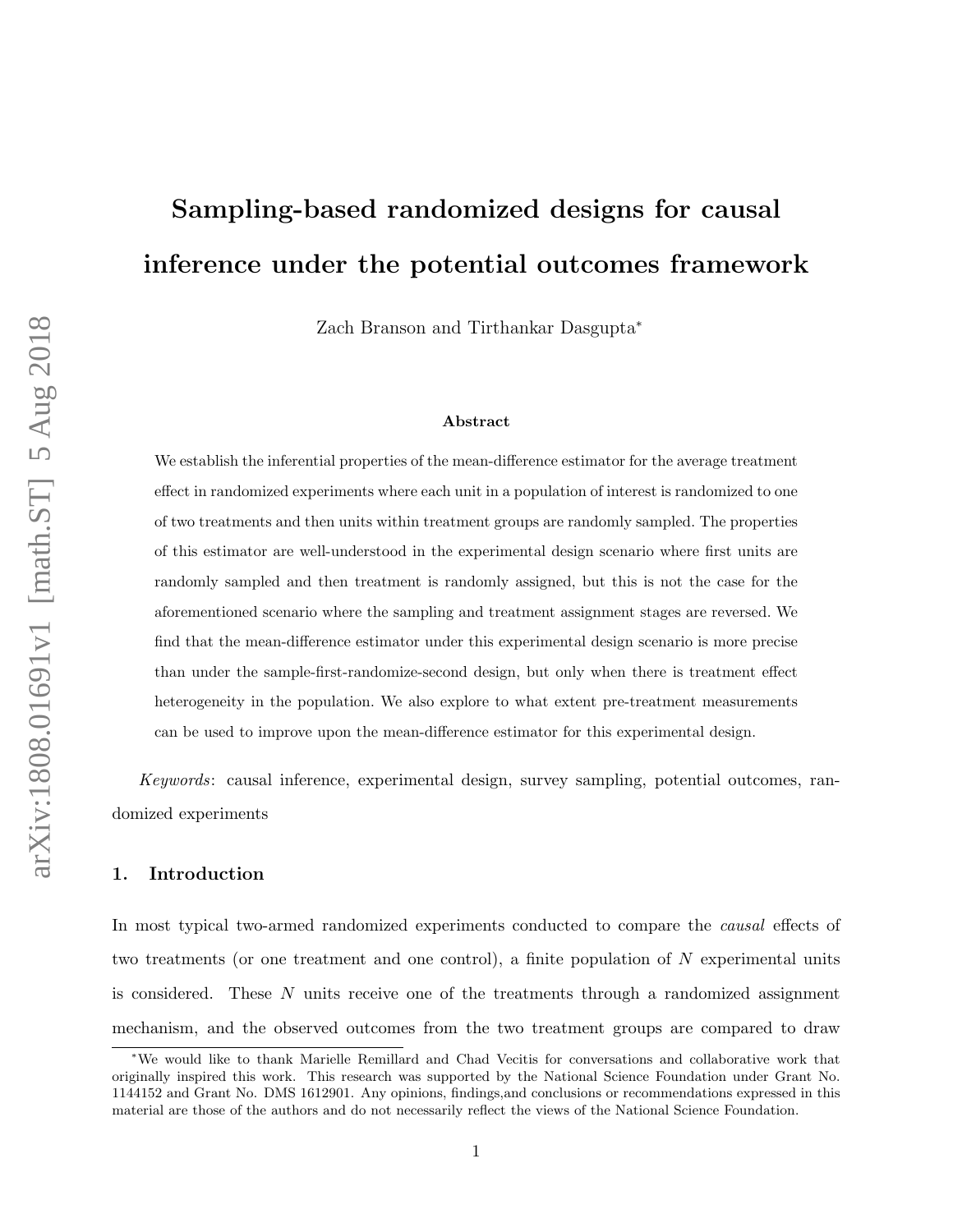<span id="page-1-0"></span>

(a) Design 1: Sampling in first stage and randomization (b) Design 2: Randomization in first stage and sampling in second stage. in second stage.

Figure 1: Two sampling-based designs for estimation of ATE.

inference on the causal estimands of interest. Such causal estimands can be defined in terms of potential outcomes, and the framework for drawing inference in the setup described above is the well-known Neyman-Rubin causal model [\(Sekhon 2008\)](#page-21-0) or simply the Rubin causal model [\(Holland](#page-19-0) [1986\)](#page-19-0). The most common estimand of interest is the average treatment effect (ATE). In a finite population setup where the potential outcomes are assumed fixed, the ATE is unbiasedly estimated by the difference of the average observed responses of units in the two treatment groups. The sampling variance of this estimator was derived by [Neyman](#page-20-0) [\(1923\)](#page-20-0). To draw inference on the ATE, a normal approximation of its estimator is used. An implicit assumption necessary to implement this widely used inferential procedure is that, for each experimental unit, the response is observed for one of the treatments but missing for the other.

In many practical situations, it may not be possible to observe a response for all N units due to resource constraints. A natural way to address this limitation is to first randomly sample  $n$ units from the population and then randomly assign the two treatments to the sampled units. The difference of the average observed response in the two treatment groups still serves as an unbiased estimator of the ATE. This scenario (shown in the left panel of Figure [1\)](#page-1-0) is described in [Imbens](#page-19-1) [and Rubin](#page-19-1) [\(2015,](#page-19-1) Pages 109-112), where the sampling properties of the estimator of the ATE are derived.

The work in this article is motivated by a similar limitation as stated in the previous paragraph, but the experimental design is different in the sense that the order of sampling and randomization is reversed. That is, first, each of the  $N$  units is assigned to one of the two treatments. Then,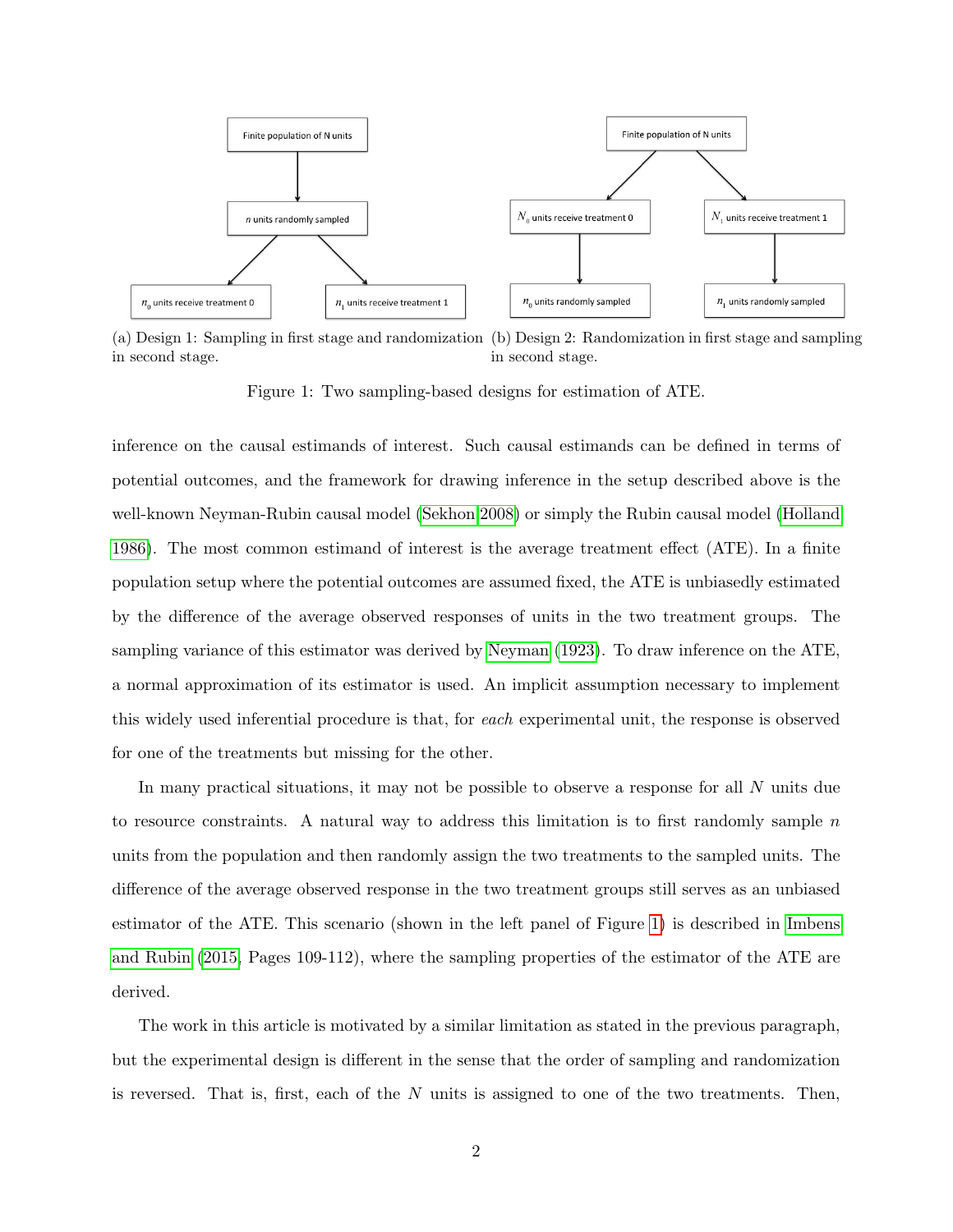a subset of units is sampled from the units exposed to each treatment group, and the response is measured for each sampled unit. This experimental design scenario is shown in the right panel of Figure [1.](#page-1-0) Such a strategy may be useful if sampling and measurement of response is more expensive and/or complex compared to treatment assignment. Examples of experiments that involve this type of design can be found in material science, biomedicine, and the social sciences. For example, in an experiment conducted to assess the difference between two types of oxidation procedures with respect to their impact on the dimension of nanotubes, scientists typically split a population (a container of nanotubes) into two subpopulations (two smaller containers) and apply different oxidation procedures to the two subpopulations [\(Remillard et al. 2016,](#page-20-1) [2017\)](#page-20-2). However, since measuring dimensions of nanotubes is an expensive and time-consuming process, a sample of oxidized nanotubes is taken from each subpopulation, and dimensions of the sampled nanotubes are measured. A similar procedure is followed when conducting stem cell experiments [\(Chung et al.](#page-18-0) [2005;](#page-18-0) [Doi et al. 2009\)](#page-19-2). Design 2 is also similar—but not identical—to a cluster randomized con-trolled trial [\(Campbell et al. 2007\)](#page-18-1), where one cluster of size  $N_1$  is assigned to treatment group 1 and another cluster of size  $N_0$  is assigned to treatment group 0, and random samples are obtained within each cluster. Cluster randomized controlled trials are quite common in education [\(Hedges](#page-19-3) [and Hedberg 2007\)](#page-19-3), medicine [\(Eldridge et al. 2004\)](#page-19-4), and psychology [\(Raudenbush 1997\)](#page-20-3).

The inference procedure for Design 1 is well understood and documented, but the case for Design 2 is not so obvious. In this article, we explore the sampling properties of the unbiased estimator of the ATE for Design 2 and compare them with those of Design 1. We also consider the case where baseline (pre-treatment) measurements of the response can be obtained for a sample of experimental units, and explore whether the natural estimator of the ATE can be improved by using such measurements.

## 2. Setup and Notations

Let the two treatments be denoted by 0 and 1, and for  $i = 1, ..., N$ , let  $(Y_i(0), Y_i(1))$  denote the potential outcomes for unit  $i$  when exposed to treatments 0 and 1, respectively. The unit-level treatment effect is

$$
\tau_i = Y_i(1) - Y_i(0), \quad i = 1, \dots, N,
$$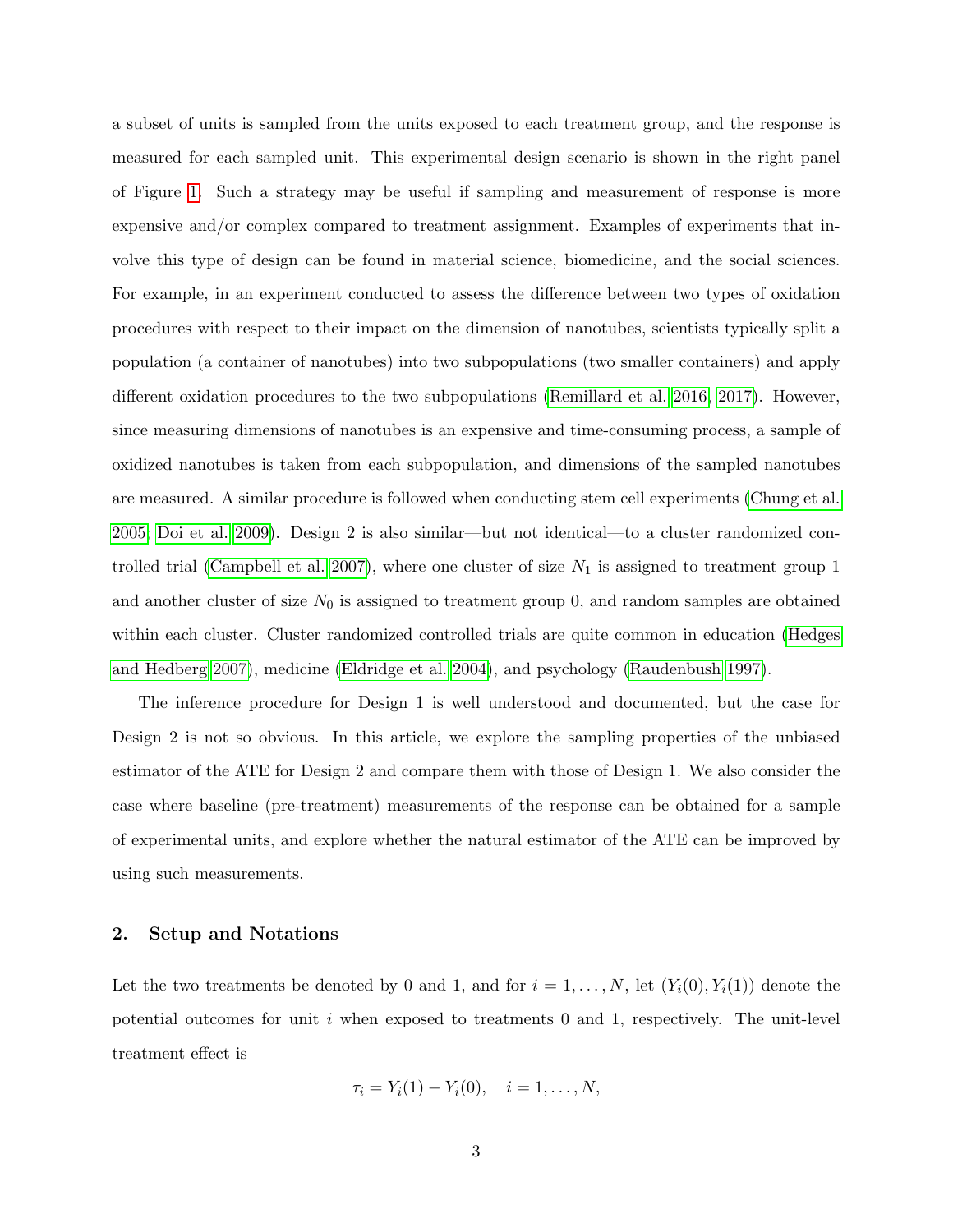and the ATE is

$$
\tau = N^{-1} \sum_{i=1}^{N} \tau_i = \bar{Y}(1) - \bar{Y}(0),
$$

where  $\bar{Y}(1) = N^{-1} \sum_{i=1}^{N} Y_i(1)$  and  $\bar{Y}(0) = N^{-1} \sum_{i=1}^{N} Y_i(0)$  denote the average potential outcomes for the treatment groups 1 and 0, respectively. We also denote the variances of the potential outcomes for treatment group  $T \in \{0, 1\}$  as follows:

<span id="page-3-1"></span>
$$
S_T^2 = (N-1)^{-1} \sum_{i=1}^N (Y_i(T) - \bar{Y}(T))^2, \qquad (1)
$$

and the covariance of potential outcomes for treatment groups 1 and 0 by

<span id="page-3-3"></span>
$$
S_{10} = (N-1)^{-1} \sum_{i=1}^{N} (Y_i(1) - \bar{Y}(1)) (Y_i(0) - \bar{Y}(0)).
$$
 (2)

Finally, the variance of the unit-level treatment effects is

<span id="page-3-2"></span>
$$
S_{\tau}^{2} = (N - 1)^{-1} \sum_{i=1}^{N} (\tau_{i} - \tau)^{2}.
$$
 (3)

As in Design 2 shown in the right panel of Figure [1,](#page-1-0)  $N_1$  and  $N_0$  units are assigned to treatments 1 and 0 respectively, where  $N_1$  and  $N_0$  are predetermined. From these two groups,  $n_1$  and  $n_0$  units are sampled and their responses are observed. Let  $\bar{y}(1)$  and  $\bar{y}(0)$  denote the observed averages for the treatment groups 1 and 0, respectively. Then, a natural estimator of  $\tau$  is

<span id="page-3-0"></span>
$$
\hat{\tau} = \bar{y}(1) - \bar{y}(0). \tag{4}
$$

We will examine the sampling properties of  $\hat{\tau}$  and compare them with those of a similar estimator  $\tilde{\tau}$  obtained from Design 1 shown in Figure [1.](#page-1-0)

# 3. Sampling properties of the estimator of ATE

Because the potential outcomes are assumed fixed, the sampling properties of  $\hat{\tau}$  defined in [\(4\)](#page-3-0) will be determined by the random variables associated with the randomization and sampling stages. We define two such variables now. For  $i = 1, ..., N$ , let  $T_i$  denote a Bernoulli random variable indicating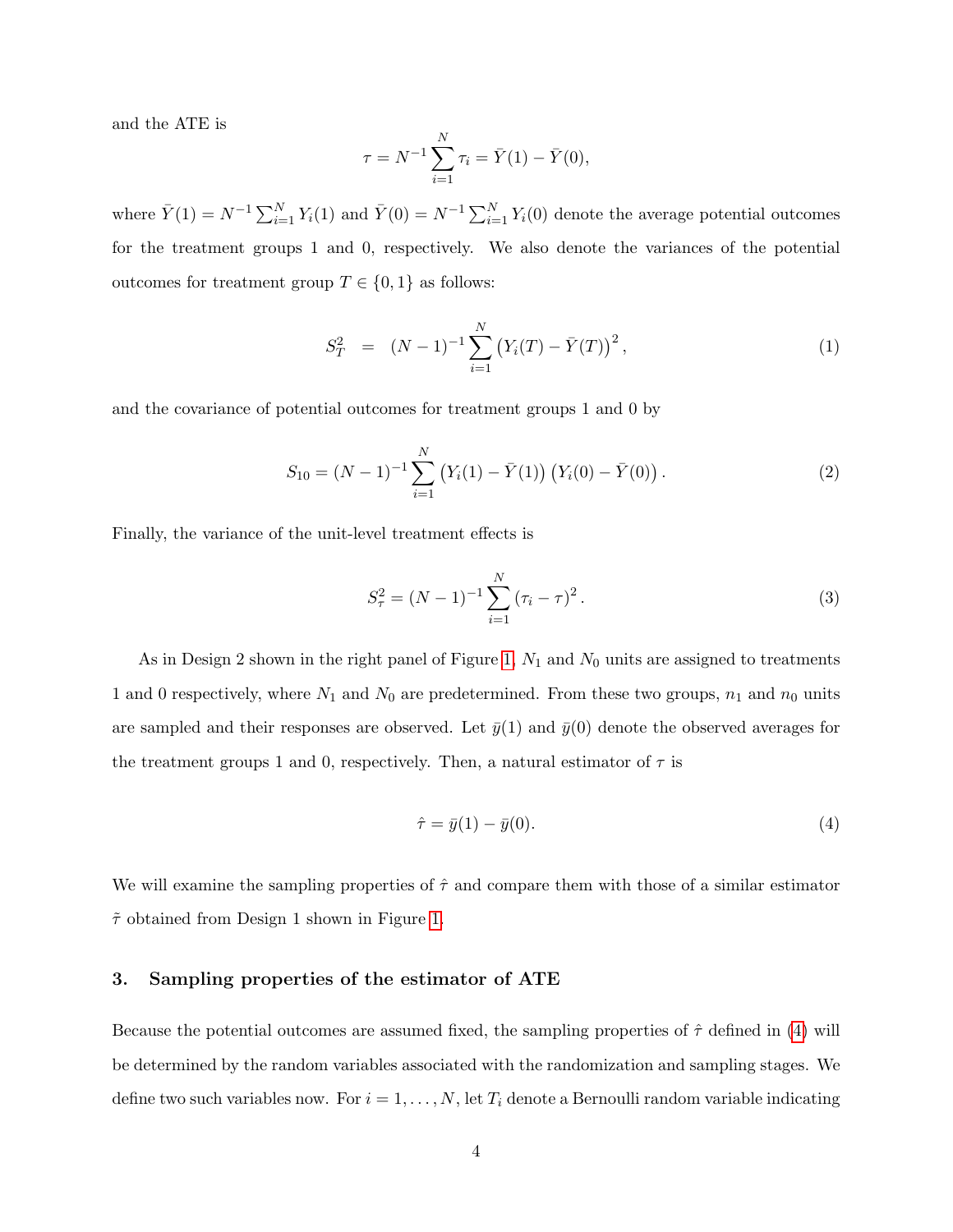the random level of treatment  $(0 \text{ or } 1)$  that unit *i* receives. Recalling that the assignment mechanism essentially involves a random partitioning of N units into two groups of predetermined sizes  $N_0$ and  $N_1$ , the properties of the assignment vector  $(T_1, \ldots, T_N)$  are straightforward to establish and can be found in standard texts (e.g., [Imbens and Rubin 2015\)](#page-19-1).

Next, define  $S_i^{T_i}$  as an indicator random variable equaling 1 if the potential outcome  $Y_i(T_i)$  is randomly sampled among the units assigned to treatment level  $T_i \in \{0, 1\}$ . Importantly, note that we know that  $S_i^1 = 0$  conditional on  $T_i = 0$ ; i.e., the *i*th unit will not be sampled from treatment group 1 if it was assigned to the treatment group 0. As shown in the right panel of Figure [1,](#page-1-0) we assume that samples of size  $n_0$  and  $n_1$  are sampled from treatment groups 0 and 1, respectively. Properties of the  $S_i^{T_i}$  are crucial in the derivation of sampling properties of  $\hat{\tau}$ , and are summarized in Lemma [1.](#page-4-0) The proofs are in Appendix A.

<span id="page-4-0"></span>**Lemma 1.** The properties of the sampling indicators  $S_i^{T_i}$  can be summarized as:

<span id="page-4-1"></span>
$$
\mathbb{E}\left[S_i^{T_i}\right] = n_{T_i}/N, \quad i = 1, \dots, N,
$$
\n(5)

$$
\operatorname{Var}\left[S_i^{T_i}\right] = n_{T_i}/N\{1 - n_{T_i}/N\}, \quad i = 1, \dots, N,\tag{6}
$$

$$
Cov\left[S_i^{T_i}, S_{i'}^{T_{i'}}\right] = \begin{cases} -n_{T_i} n_{1-T_i}/N^2, & \text{if } i = i', T_i \neq T_{i'}\\ -\frac{n_{T_i}\{N-n_{T_i}\}}{N^2(N-1)}, & \text{if } i \neq i', T_i = T_{i'},\\ \frac{n_{T_i} n_{1-T_i}}{N^2(N-1)}, & \text{if } i \neq i', T_i \neq T_{i'} \end{cases}
$$
(7)

**Remark 1.** To provide some intuition for [\(7\)](#page-4-1), note that we expect the quantity Cov  $\left[ S_i^{T_i}, S_{i'}^{T_{i'}} \right]$  to be negative if  $T_i = T_{i'}$ , because if we know that unit i' is sampled in treatment group  $T_i$ , then unit i is less likely to be sampled in the same group. Similarly, we expect the quantity Cov  $[S_i^0, S_{i'}^1]$  to be positive, because if we know that unit  $i'$  is sampled in treatment group 1, then unit i is more likely to be sampled in treatment group 0.

We now represent the estimator  $\hat{\tau}$  in [\(4\)](#page-3-0) in terms of the potential outcomes and the random variables  $T_i$  and  $S_i^{T_i}$  defined above. To do this, note that the average observed response in treatment group  $T \in \{0,1\}$  can be written as

<span id="page-4-2"></span>
$$
\bar{y}(T) = (n_T)^{-1} \sum_{i=1}^{N} S_i^T Y_i(T), \ i = 1, \dots, N. \tag{8}
$$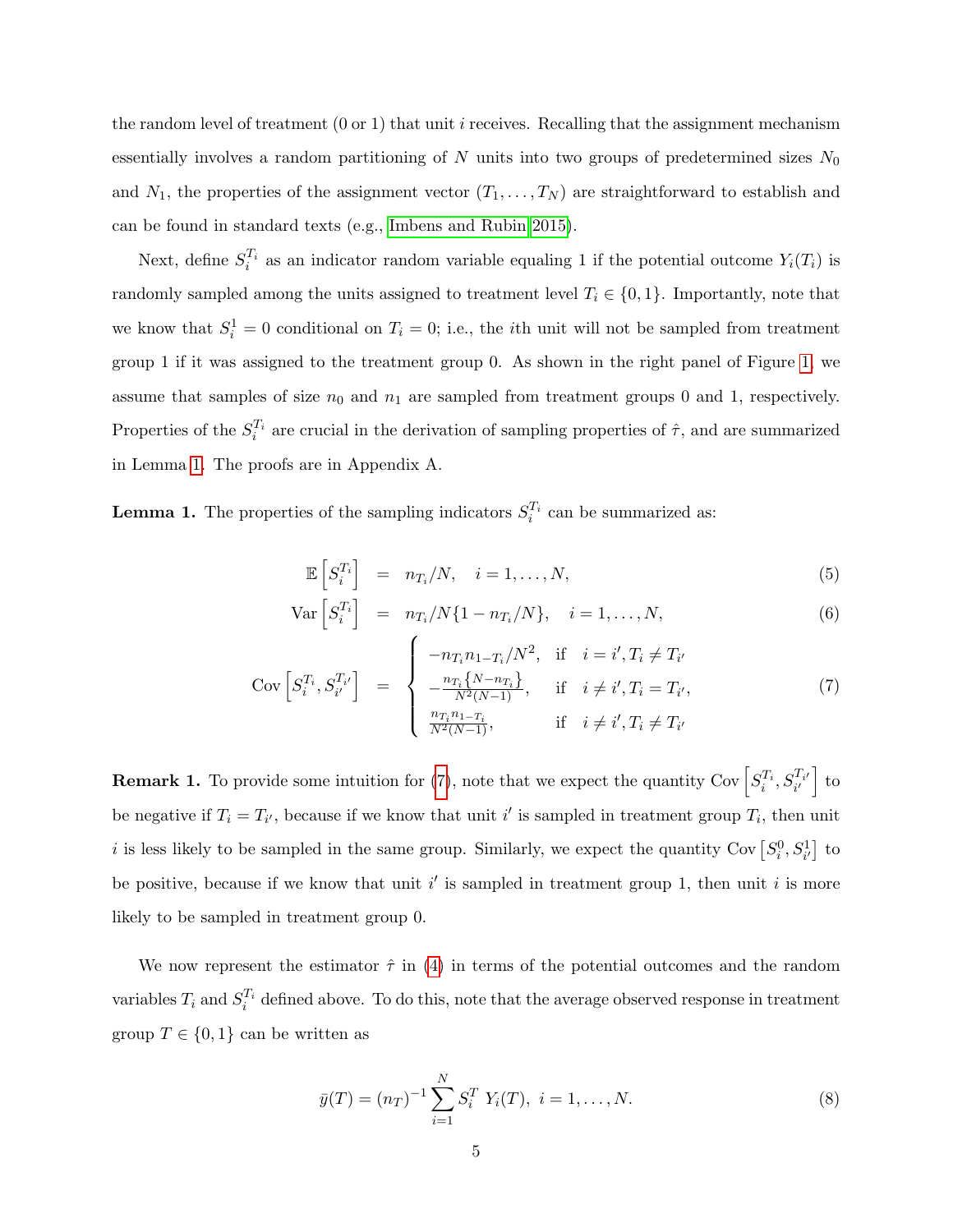By combining [\(4\)](#page-3-0) and [\(8\)](#page-4-2) and using Lemma [1,](#page-4-0) we now derive the sampling properties of the estimator  $\hat{\tau}$  and summarize them in Theorem [1.](#page-5-0) The proof of Theorem [1](#page-5-0) is in Appendix B.

<span id="page-5-0"></span>**Theorem 1.** The estimator  $\hat{\tau}$  given by [\(4\)](#page-3-0) satisfies the following properties:

- 1.  $\hat{\tau}$  is an unbiased estimator of the ATE  $\tau$ .
- 2. The sampling variance of  $\hat{\tau}$  is given by

<span id="page-5-2"></span>
$$
Var(\hat{\tau}) = S_1^2/n_1 + S_0^2/n_0 - S_\tau^2/N,
$$
\n(9)

where  $S_0^2$  and  $S_1^2$  are given by [\(1\)](#page-3-1) and  $S_\tau^2$  is given by [\(3\)](#page-3-2).

# 3.1. Comparison with other designs

We now compare the sampling properties of  $\hat{\tau}$  as derived in Theorem [1](#page-5-0) with the unbiased estimators of  $\tau$  obtained from two other designs: (i) a design where responses for all units are observed, that is, no sampling is involved, and (ii) a design described as Design 1 in the left panel of Figure [1,](#page-1-0) where  $n$  units are first sampled from  $N$  units in the population and subsequently exposed to treatments. We denote the estimator of  $\tau$  from (i) by  $\hat{\hat{\tau}}$  and that from (ii) by  $\tilde{\tau}$ . Both  $\hat{\hat{\tau}}$  and  $\tilde{\tau}$  are unbiased estimators of  $\tau$ . [Neyman](#page-20-0) [\(1923\)](#page-20-0) derived the following result on the sampling variance of  $\hat{\hat{\tau}}$ :

<span id="page-5-3"></span>
$$
\text{Var}\left(\hat{\tilde{\tau}}\right) = S_1^2/N_1 + S_0^2/N_0 - S_\tau^2/N. \tag{10}
$$

The following expression for the sampling variance of  $\tilde{\tau}$  was derived in Chapter 6 (Appendix B) of [Imbens and Rubin](#page-19-1) [\(2015\)](#page-19-1):

<span id="page-5-1"></span>Var 
$$
(\tilde{\tau}) = S_1^2/n_1 + S_0^2/n_0 - S_{\tau}^2/N - \sum_{i=1}^N \sum_{i' \neq i} (\tau_i - \tau) (\tau_{i'} - \tau) / N^2.
$$
 (11)

Noting that

$$
0 = \left\{ \sum_{i=1}^{N} (\tau_i - \tau) \right\}^2 = \sum_{i=1}^{N} (\tau_i - \tau)^2 + \sum_{i=1}^{N} \sum_{i' \neq i} (\tau_i - \tau) (\tau_{i'} - \tau),
$$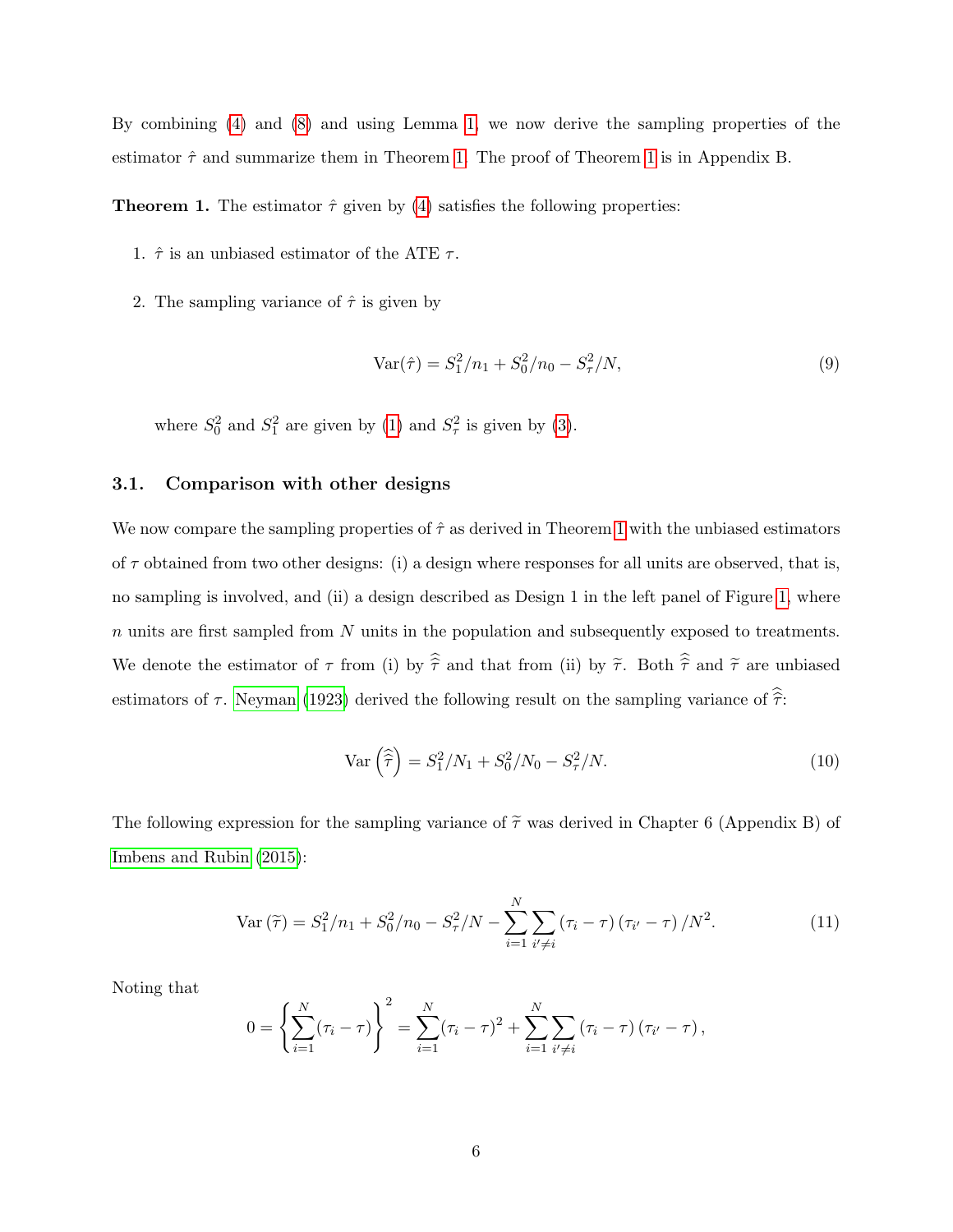the last term  $-\sum_{i=1}^N\sum_{i'\neq i}(\tau_i-\tau)(\tau_{i'}-\tau)/N^2$  of [\(11\)](#page-5-1) equals  $\{(N-1)/N^2\}S_{\tau}^2$ , and consequently we have

<span id="page-6-0"></span>
$$
\text{Var}\left(\tilde{\tau}\right) = S_1^2 / n_1 + S_0^2 / n_0 - S_\tau^2 / N^2. \tag{12}
$$

Comparing  $(9)$  to  $(10)$  and  $(12)$ , we obtain the following inequality:

<span id="page-6-1"></span>
$$
\operatorname{Var}\left(\widehat{\tilde{\tau}}\right) < \operatorname{Var}(\hat{\tau}) < \operatorname{Var}\left(\widetilde{\tau}\right). \tag{13}
$$

The first inequality in [\(13\)](#page-6-1) reflects the price one has to pay for sampling from the finite population. The second inequality reflects the advantage of exposing all units to the treatments rather than a sample. Thus, if practical considerations permit Design 2 in Figure [1,](#page-1-0) then it may be preferable to Design 1. Of course, under strict additivity of treatment effects, that is,  $\tau_i = \tau$  for all  $i = 1, \ldots, N$ , the last terms in [\(9\)](#page-5-2) and [\(12\)](#page-6-0) vanish and Designs 1 and 2 become equivalent in terms of the sampling variance of the estimator of  $\tau$ .

# 3.2. Estimation of sampling variance and approximate confidence intervals

Let

$$
s_0^2 = n_0^{-1} \sum_{i:S_i^0 = 1} \{ Y_i(0) - \bar{y}(0) \}^2 \quad \text{and} \quad s_1^2 = n_1^{-1} \sum_{i:S_i^1 = 1} \{ Y_i(1) - \bar{y}(1) \}^2 \tag{14}
$$

denote the sample variances of observed responses for treatment groups 0 and 1, respectively. From standard sampling theory (e.g., [Lohr 2009,](#page-19-5) Pages 52-54), it follows that  $s_0^2$  and  $s_1^2$  are unbiased estimators of  $S_0^2$  and  $S_1^2$ , respectively. Consequently,

<span id="page-6-2"></span>
$$
v_{\hat{\tau}} = s_0^2 / n_0 + s_1^2 / n_1 \tag{15}
$$

is a natural Neymanian-style estimator of  $\text{Var}(\hat{\tau})$ , which, as noted and discussed by several authors, has an upward bias of  $S^2_\tau/N$  unless strict additivity holds. The estimator of  $\text{Var}(\tilde{\tau})$  in Design 1 of Figure [1](#page-1-0) will be essentially the same as [\(15\)](#page-6-2), but will have a smaller upward bias of  $S_{\tau}^2/N^2$ . Both estimators will be unbiased under strict additivity. Estimator [\(15\)](#page-6-2) can be used to obtain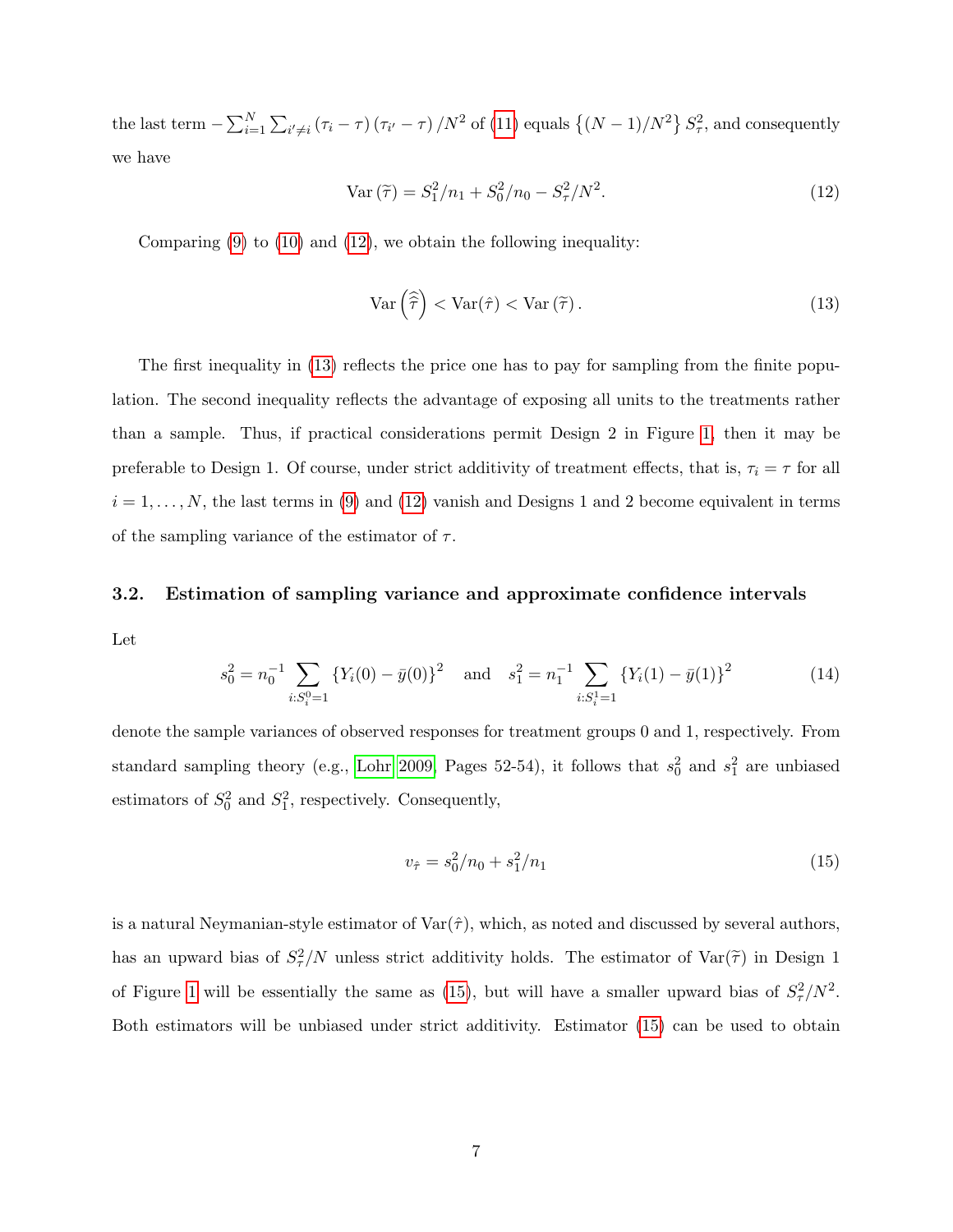approximate confidence intervals for  $\tau$  as

$$
\hat{\tau} \pm \Phi^{-1} (1 - \alpha/2) \sqrt{v_{\hat{\tau}}},
$$

where  $\Phi^{-1}(\cdot)$  denotes the quantile function of a standard normal distribution. The asymptotic normality of  $\hat{\tau}$  is based on the finite population central limit theorem (Hajek 1960) and its application in the context of randomized experiments by [Li and Ding](#page-19-7) [\(2017\)](#page-19-7).

#### 4. Can the estimator be improved using pre-treatment measurements?

Now assume that the response can be measured for each experimental unit prior to application of the treatments. Let  $X_1, \ldots, X_N$  denote these measurements for the N units, which are fixed quantities like the potential outcomes. The unit-level differences  $\Delta_{1i} = Y_i(1) - X_i$  and  $\Delta_{0i} = Y_i(0) - X_i$ for  $i = 1, ..., N$  are referred to as "gain scores" in the psychology [\(Rumrill and Bellini 2017\)](#page-20-4) and education [\(McGowen and Davis 2002\)](#page-20-5) literature. While the unit-level gain scores or their averages  $\Delta_1 = N^{-1} \sum_{i=1}^N \Delta_{1i}$  and  $\Delta_0 = N^{-1} \sum_{i=1}^N \Delta_{0i}$  are of interest in psychology and education [\(Hake 1998\)](#page-19-8), they are not referred to as causal estimands or causal effects [\(Rubin et al. 2004;](#page-20-6) [Imbens and Rubin 2015\)](#page-19-1). However, it is easy to see that the unit-level and average treatment effects can respectively be expressed as the unit-level and average differences of the gain scores, i.e.,  $\tau_i = \Delta_{1i} - \Delta_{0i}$  and  $\tau = \Delta_1 - \Delta_0$ . In spite of this connection, several experts in education and psychology have recommended avoiding the use of gain scores when estimating treatment effects in experiments and observational studies. [Campbell and Erlebacher](#page-18-2) [\(1970\)](#page-18-2) claimed, "gain scores are in general . . . a treacherous quicksand," and [Cronbach and Furby](#page-18-3) [\(1970\)](#page-18-3) recommended researchers to "frame their questions in other ways." Despite some recent interest on utilizing gain scores to identify causal effects, there appears to be a general aversion in the causal inference community towards the use of gain scores. Here we explore whether, in the current setup, a proper design and analysis of the experiment using gain scores can potentially lead to more precise estimation of treatment effects under certain assumptions.

In the setup of Design 2 in Figure [1,](#page-1-0) where measuring the pre-treatment response for each unit is not feasible, it is often a common practice to measure the pre-treatment response for a random sample of size  $n_x$  to estimate the average gain scores  $\Delta_1$  and  $\Delta_0$ . Denoting the sampling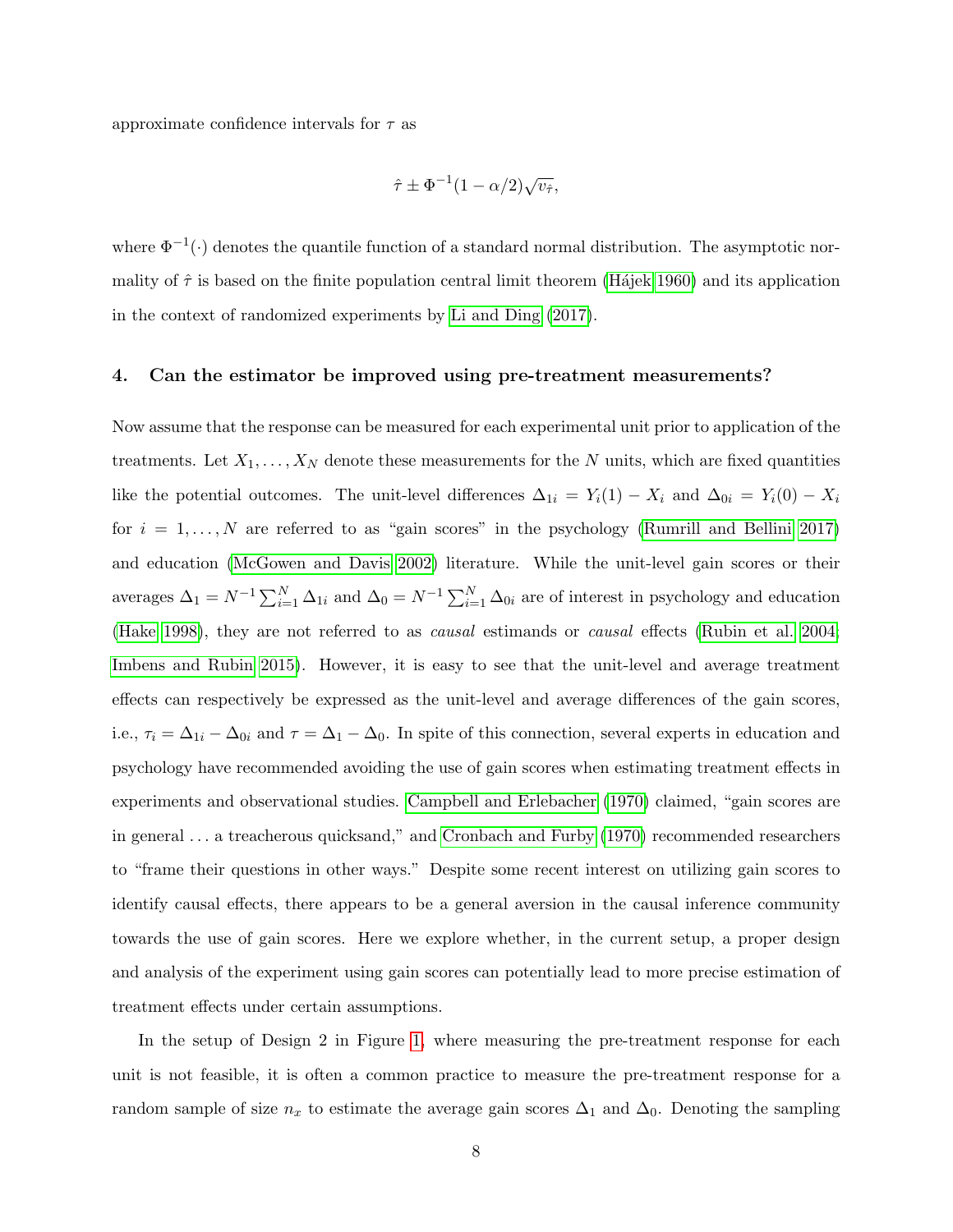indicator by  $Z_1, \ldots, Z_N$ , the estimators of  $\Delta_1$  and  $\Delta_0$  are  $\bar{y}(1)-\bar{x}$  and  $\bar{y}(0)-\bar{x}$ , respectively, where  $\bar{x} = n_x^{-1} \sum_{i=1}^{N} Z_i X_i$ . While the sampling properties of these estimators can be readily obtained, they do not help in increasing the precision of the estimator of  $\hat{\tau}$  because the average pre-treatment scores get canceled out in the difference of the gain score estimators. However, if samples of  $n_{x_1}$ and  $n_{x_0}$  pre-treatment observations are taken independently from the treatment groups 1 and 0 after assignment but before administration of the treatments, it is possible to obtain a different estimator of the ATE. For  $i = 1, ..., N$ , let  $Z_i^{T_i}$  denote the sampling indicator associated with the random sampling of  $X_i$  among the units assigned to treatment  $T_i$ . Then

<span id="page-8-0"></span>
$$
\bar{x}(1) = (n_{x_1})^{-1} \sum_{i=1}^{N} Z_i^1 X_i
$$
, and  $\bar{x}(0) = (n_{x_0})^{-1} \sum_{i=1}^{N} Z_i^0 X_i$ , (16)

are the observed sample averages of pre-treatment responses for the two treatment groups. Then we can define the following estimator of the ATE:

<span id="page-8-3"></span>
$$
\hat{\tau}^* = \hat{\Delta}_1 - \hat{\Delta}_0 = \{\bar{y}(1) - \bar{x}(1)\} - \{\bar{y}(0) - \bar{x}(0)\} = \hat{\tau} - \{\bar{x}(1) - \bar{x}(0)\},\tag{17}
$$

where  $\bar{x}(1)$  and  $\bar{x}(0)$  are given by [\(16\)](#page-8-0). The sampling properties of  $\hat{\tau}^*$  depend on the distribution of  $Z^{T_i}$  and the joint distribution of  $S^{T_i}$  and  $Z^{T_i}$ . These properties are summarized in the following two lemmas.

<span id="page-8-2"></span>**Lemma 2.** The properties of the indicators  $Z_i^{T_i}$  are exactly the same as those of  $S_i^{T_i}$  stated in Lemma [1,](#page-4-0) just replacing  $n_{T_i}$  by  $n_{x_{T_i}}$  and  $n_{1-T_i}$  by  $n_{x_{1-T_i}}$ .

<span id="page-8-1"></span>**Lemma 3.** For  $i, i' = 1, ..., N$ , the covariance between the indicators  $S_i^{T_i}$  and  $Z_{i'}^{T_{i'}}$  is given by:

$$
\text{Cov}\left[S_{i}^{T_{i}}, Z_{i'}^{T_{i'}}\right] = \begin{cases} \frac{n_{T_{i}}n_{x_{T_{i}}}N_{1-T_{i}}}{N_{T_{i}}N^{2}}, & \text{if } i = i', T_{i} = T_{i'},\\ -\frac{n_{T_{i}}n_{x_{1}-T_{i}}}{N_{T_{i}}N^{2}}, & \text{if } i = i', T_{i} \neq T_{i'},\\ -\frac{n_{T_{i}}n_{x_{T_{i}}}N_{1-T_{i}}}{N_{T_{i}}N^{2}(N-1)} & \text{if } i \neq i', T_{i} = T_{i'},\\ \frac{n_{T_{i}}n_{x_{1}-T_{i}}}{N^{2}(N-1)} & \text{if } i \neq i', T_{i} \neq T_{i'}.\end{cases}
$$

The proof for Lemma [3](#page-8-1) is in Appendix C. Using Lemmas [2](#page-8-2) and [3,](#page-8-1) we arrive at the following result:

<span id="page-8-4"></span>**Theorem 2.** The estimator  $\hat{\tau}^*$  given by [\(17\)](#page-8-3) satisfies the following properties: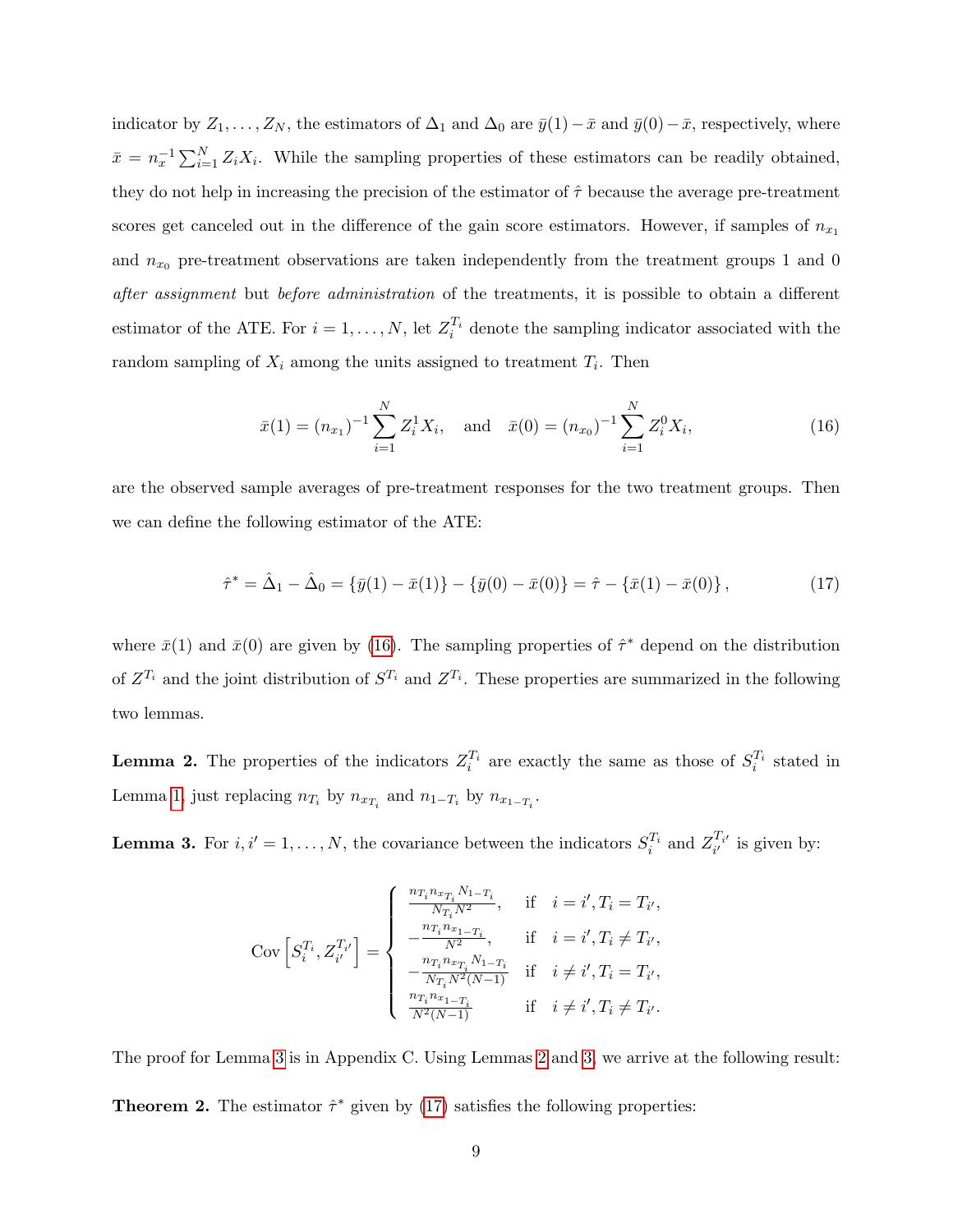- 1.  $\hat{\tau}^*$  is an unbiased estimator of the ATE  $\tau$ .
- 2. The sampling variance of  $\hat{\tau}^*$  is given by

$$
\text{Var}(\hat{\tau}^*) = \text{Var}(\hat{\tau}) + \left(\frac{1}{n_{x_1}} + \frac{1}{n_{x_0}}\right) S_x^2 - 2\left(\frac{S_{1x}}{N_1} + \frac{S_{0x}}{N_0}\right),\tag{18}
$$

where  $\text{Var}(\hat{\tau})$  is given by [\(9\)](#page-5-2) and

<span id="page-9-1"></span>
$$
S_x^2 = (N-1)^{-1} \sum_{i=1}^{N} (X_i - \bar{X})^2,
$$
\n(19)

$$
S_{Tx} = (N-1)^{-1} \sum_{i=1}^{N} \left\{ Y_i(T) - \bar{Y}(T) \right\} \left\{ X_i - \bar{X} \right\}, \quad T \in \{0, 1\}. \tag{20}
$$

The proof of Theorem [2](#page-8-4) is in Appendix D.

**Remark 2.** From Theorem [2,](#page-8-4) it follows that  $\hat{\tau}^*$  is a more efficient estimator than  $\hat{\tau}$  if and only if

<span id="page-9-0"></span>
$$
2\left(\frac{S_{1x}}{N_1} + \frac{S_{0x}}{N_0}\right) > \left(\frac{1}{n_{x_1}} + \frac{1}{n_{x_0}}\right)S_x^2, \text{ which implies}
$$
  

$$
2\left(\frac{S_1}{N_1}r_{1x} + \frac{S_0}{N_0}r_{0x}\right) > \left(\frac{1}{n_{x_1}} + \frac{1}{n_{x_0}}\right)S_x
$$
 (21)

where  $r_{Tx} = \frac{S_{Tx}}{S_{T}S_{x}}$  $\frac{S_{Tx}}{S_T S_x}$  denotes the finite sample correlation coefficient between the potential outcomes  $Y(T)$  and pre-treatment measurements X. In order for condition [\(21\)](#page-9-0) to be achieved, pre-treatment measurements need to be highly predictive of the outcome, post-treatment outcomes need to be substantially variable relative to the pre-treatment measurements, and pre-treatment measurements need to be obtained for a large portion of the population. For example, consider the case where we have a balanced design (i.e.,  $N_1 = N_0 = N/2$ ) and a balanced sample size  $(n_{x_1} = n_{x_0} = n_x/2)$ . In this case, even if the pre-treatment measurements are perfectly correlated with the outcomes (i.e.,  $r_{1x} = r_{0x} = 1$ , in order for [\(21\)](#page-9-0) to be achieved, we need  $\frac{n_x}{N}(S_1 + S_0) > S_x$ , and usually  $\frac{n_x}{N}$  will be small due to resource constraints. Similarly, if the pre-treatment measurements are moderately correlated with the outcomes (e.g.,  $r_{1x} = r_{0x} = 0.5$ ) and all units' pre-treatment measurements are observed (i.e.,  $n_x = N$ ), we still need  $\frac{S_1 + S_0}{2} > S_x$ , i.e., the average standard deviation of the post-treatment outcomes needs to be larger than the standard deviation of the pre-treatment measurements. Cases where  $r_{1x} = r_{0x} = 1$  or  $n_x = N$  are indeed quite extreme and unrealistic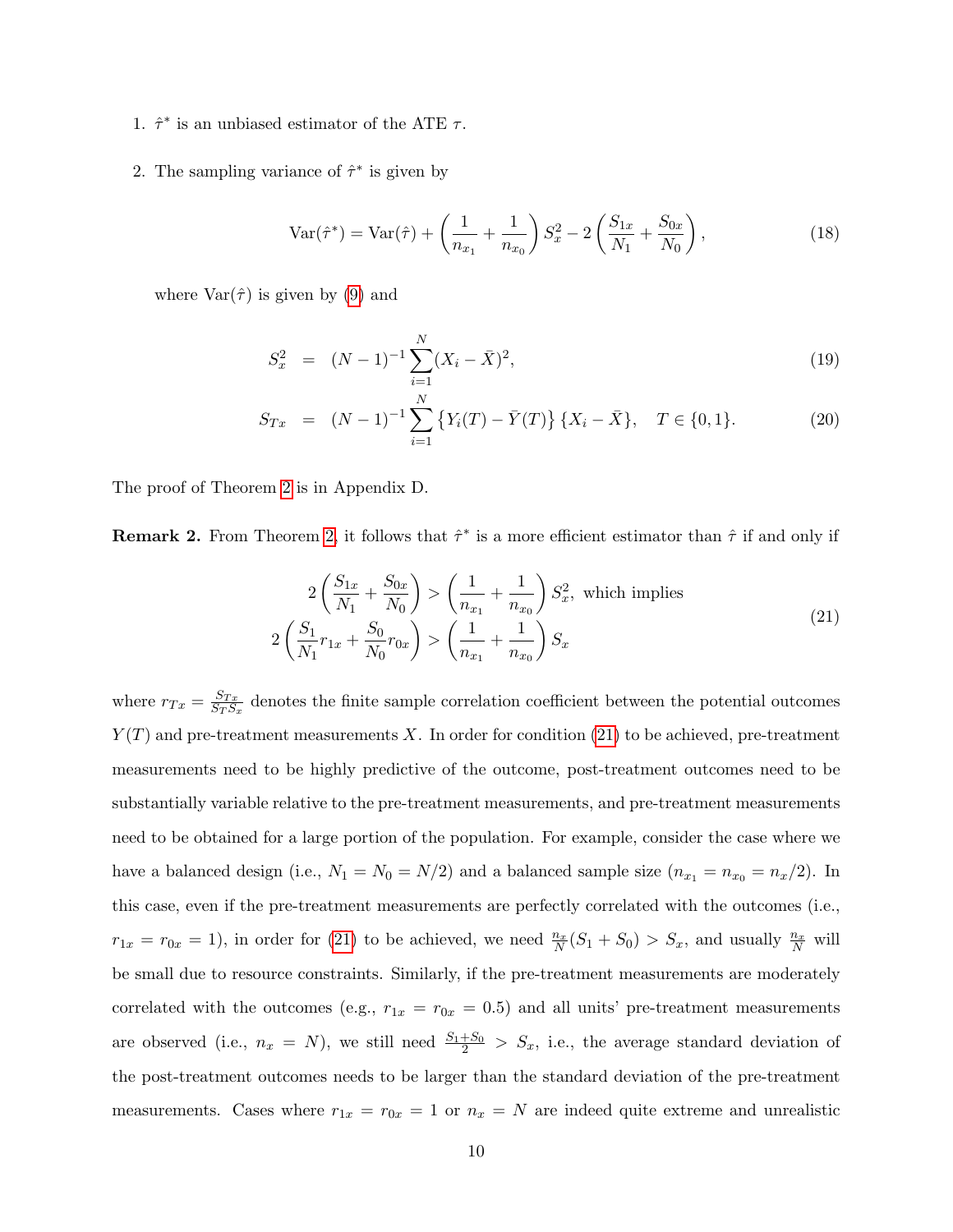conditions, and thus Theorem [2](#page-8-4) in general gives credence to the skepticism many causal inference experts have about using gain scores for estimation of treatment effects in the context of the experimental design discussed here.

### 5. Discussion

Many causal inference works have focused on experimental settings where the outcomes for all units in the experiment can be measured. In some settings, it is too expensive to conduct an experiment on all units of interest, and instead an experiment is conducted on a random sample of units. Texts such as [Imbens and Rubin](#page-19-1) [\(2015\)](#page-19-1) have shown that the inferential properties of common treatment effect estimators in these settings can be established by first accounting for the stochasticity of the sampling stage and then accounting for the stochasticity of the randomization stage. However, inferential properties under the experimental design scenario where the ordering of the sampling and randomization stages are reversed has not been established. Forms of this experimental design have become increasingly common in the physical, medical, and social sciences, and so it is important to understand statistical inference in this case.

We established the inferential properties of the mean-difference estimator under this experimental design scenario, and we compared our findings to results for other experimental designs. Notably, the mean-difference estimator is more precise when treatment is randomized before units are sampled, as compared to the sample-first-randomize-second design, which is the more common experimental design discussed in the literature. However, this is only the case when there is treatment effect heterogeneity among units in the population of interest. We also assessed if pre-treatment measurements of units' outcomes can be used to improve upon the mean-difference estimator for this experimental design scenario. We found that this is only the case if (1) the pretreatment measurements are highly predictive of the outcome, (2) the post-treatment outcomes are substantially variable relative to the pre-treatment measurements, and (3) pre-treatment measurements are obtained for a large portion of the population.

A recent strand of causal inference literature has elucidated and leveraged the connection between experimental design and finite population sampling to refine theory and methodology for randomized experiments. This includes theory on design-based estimators for treatment effects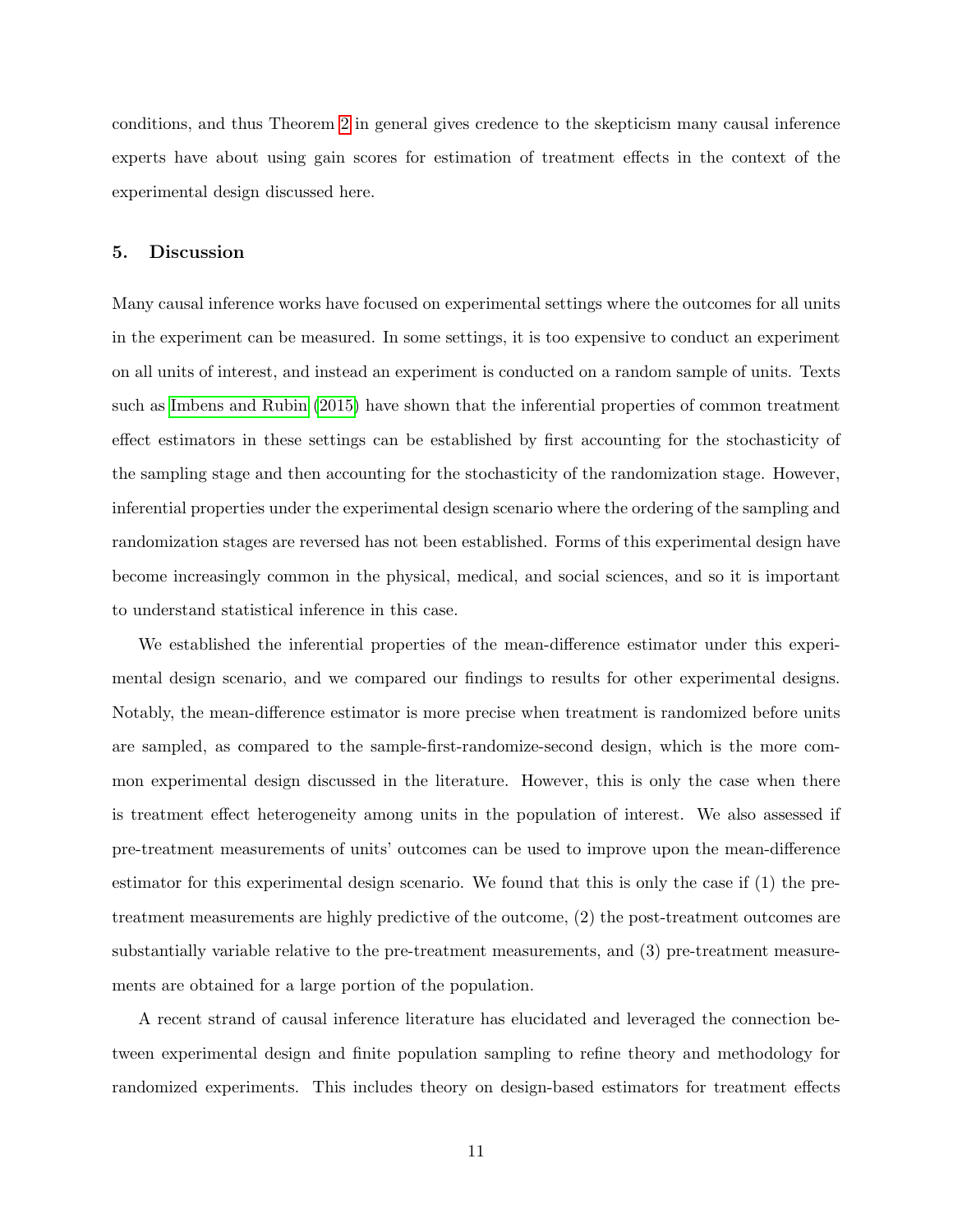[\(Samii and Aronow 2012;](#page-21-1) [Aronow and Middleton 2013\)](#page-18-4), properties of covariate-adjustment in randomized experiments [\(Freedman 2008;](#page-19-9) [Lin 2013;](#page-19-10) [Miratrix et al. 2013\)](#page-20-7), and methods for estimating treatment effects in complex experimental settings such as cluster-randomized experiments [\(Middle](#page-20-8)[ton and Aronow 2015\)](#page-20-8), experiments with interference [\(Aronow and Samii 2013\)](#page-18-5), and experiments with multiple treatments [\(Mukerjee et al. 2018\)](#page-20-9). This work continues this trend of using experimental design and finite population sampling techniques to characterize treatment effect estimation in randomized experiments, particularly when the ordering of the randomization and sampling stages of the experiment are consequential for treatment effect estimation. A promising line for future work is to investigate other types of experiments where there are multiple stages of stochasticity and assess when the ordering of these stages is consequential to the analysis, and when measurements before and between stages of the experiment can be used to improve inference.

# Appendix

# Appendix A: Proof of Lemma [1](#page-4-0)

To prove [\(5\)](#page-4-1), note that

$$
\mathbb{E}\left[S_i^{T_i}\right] = Pr\left[S_i^{T_i} = 1\right] = Pr[\text{Unit } i \text{ is assigned treatment } T_i \text{ and is sampled}] = N_{T_i}/N \times n_{T_i}/N_{T_i} = n_{T_i}/N.
$$

Next, we have that

$$
\text{Var}\left[S_i^{T_i}\right] = \mathbb{E}\left[\left(S_i^{T_i}\right)^2\right] - \mathbb{E}^2\left[S_i^{T_i}\right] = n_{T_i}/N - \{n_{T_i}/N\}^2 = n_{T_i}/N\{1 - n_{T_i}/N\},\
$$

which proves  $(6)$ .

To prove [\(7\)](#page-4-1), first we consider the case where  $i = i'$  and  $T_i \neq T_{i'}$ :

$$
Cov [S_i^0, S_i^1] = \mathbb{E} [S_i^0 S_i^1] - \mathbb{E} [S_i^0] \mathbb{E} [S_i^1]
$$
  
= Pr [Unit *i* receives both treatments and is sampled] -  $\mathbb{E} [S_i^0] \mathbb{E} [S_i^1]$   
=  $0 - (n_0/N)(n_1/N) = -n_0 n_1/N^2$ .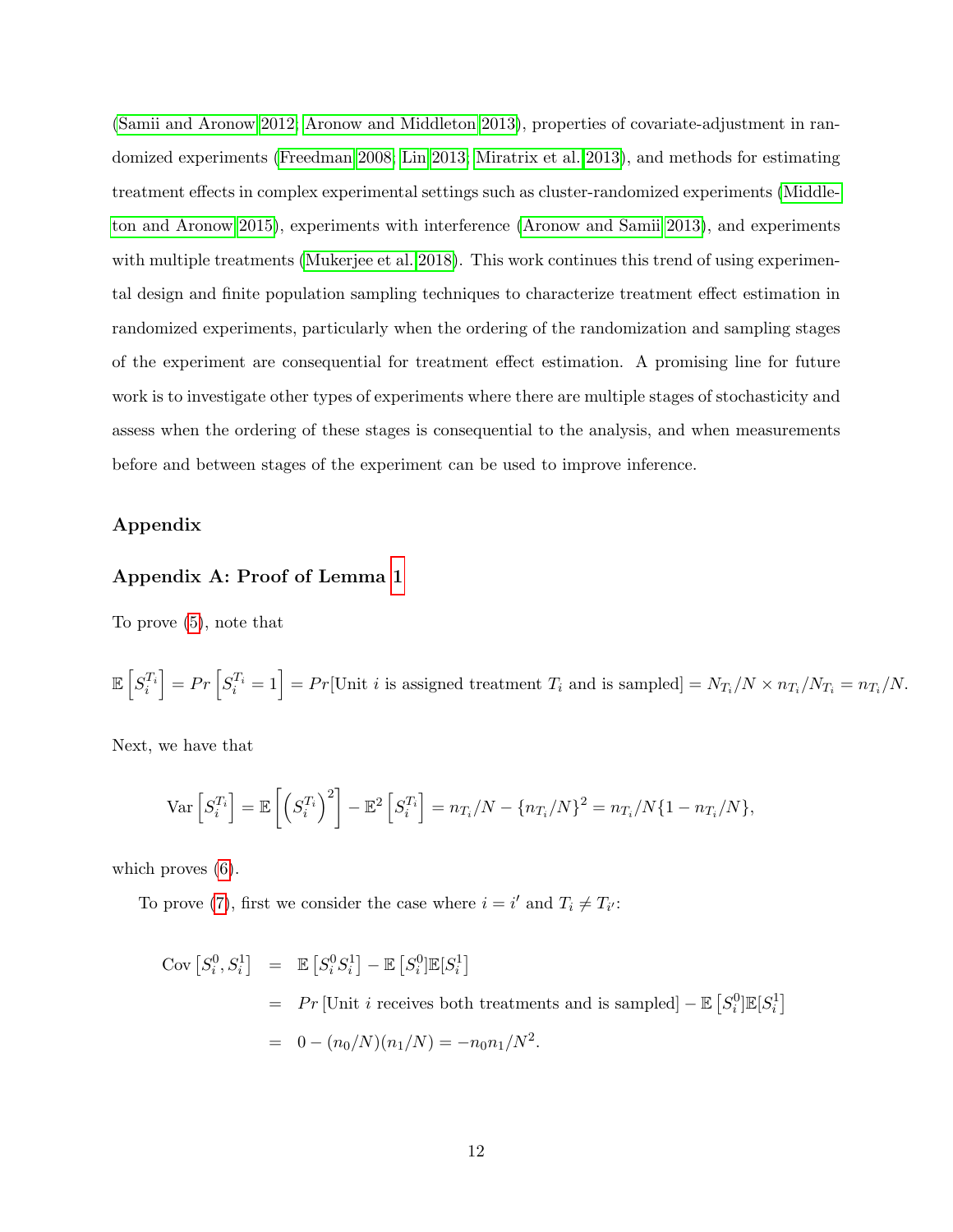Next, for the case where  $i \neq i'$  and  $T_i = T_{i'}$ , we have that:

$$
\mathbb{E}\left[S_i^{T_i}S_{i'}^{T_i}\right] = Pr\left[\text{Units } i, i'\text{ both receive treatment } T_i \text{ and are sampled}\right]
$$

$$
= Pr\left[i, i'\text{ are both sampled } \mid \text{ both receive } T_i\right] Pr\left[\text{both receive } T_i\right]
$$

$$
= \frac{n_{T_i}(n_{T_i} - 1)}{N_{T_i}(N_{T_i} - 1)} \times \frac{N_{T_i}(N_{T_i} - 1)}{N(N - 1)} = \frac{n_{T_i}(n_{T_i} - 1)}{N(N - 1)}.
$$

Thus, it follows that,

$$
\begin{aligned}\n\text{Cov}\left[S_i^{T_i}, S_{i'}^{T_i}\right] &= \mathbb{E}\left[S_i^{T_i} S_{i'}^{T_i}\right] - \mathbb{E}\left[S_i^{T_i}\right] \mathbb{E}\left[S_{i'}^{T_i}\right] = \frac{n_{T_i}(n_{T_i} - 1)}{N(N - 1)} - (n_{T_i}/N)^2 \\
&= -\frac{n_{T_i}\{N - n_{T_i}\}}{N^2(N - 1)},\n\end{aligned}
$$

after a little algebra.

Finally, for the case where  $i \neq i'$  and  $T_i \neq T_{i'}$ , we have that:

 $\mathbb{E}\left[S_i^0\ S_{i'}^1\right] = Pr\left[i, i'\ \text{sampled}\middle|i\ \text{receives}\ 0\ \text{and}\ i'\ \text{receives}\ 1\right] Pr\left[i\ \text{receives}\ 0\ \text{and}\ i'\ \text{receives}\ 1\right]$  $= Pr[i \text{ sampled } | i \text{ receives } 0] Pr[i' \text{ sampled } | i' \text{ receives } 1] Pr[i \text{ receives } 0 \text{ and } i' \text{ receives } 1]$  $=\frac{n_0}{N}$  $\frac{n_0}{N_0} \times \frac{n_1}{N_1}$  $\frac{n_1}{N_1} \times \frac{N_0 N_1}{N(N-1)}$ .

Consequently,

$$
\begin{array}{rcl}\n\text{Cov}\left[S_i^0, S_{i'}^1\right] & = & \mathbb{E}\left[S_i^0 S_{i'}^1\right] - \mathbb{E}\left[S_i^0\right] \mathbb{E}\left[S_{i'}^1\right] \\
& = & \frac{n_0}{N_0} \times \frac{n_1}{N_1} \times \frac{N_0 N_1}{N(N-1)} - \frac{n_0}{N} \times \frac{n_1}{N} = \frac{n_0 n_1}{N^2(N-1)}.\n\end{array}
$$

# Appendix B: Proof of Theorem [1](#page-5-0)

To prove the first part, note that for  $T \in \{0,1\}$ ,  $\bar{y}(T)$  defined in [\(8\)](#page-4-2) is an unbiased estimator of  $\overline{Y}(T)$  by [\(5\)](#page-4-1). Consequently, from [\(4\)](#page-3-0),  $\hat{\tau}$  is an unbiased estimator of  $\tau$ . To prove the second part, we need the following three lemmas: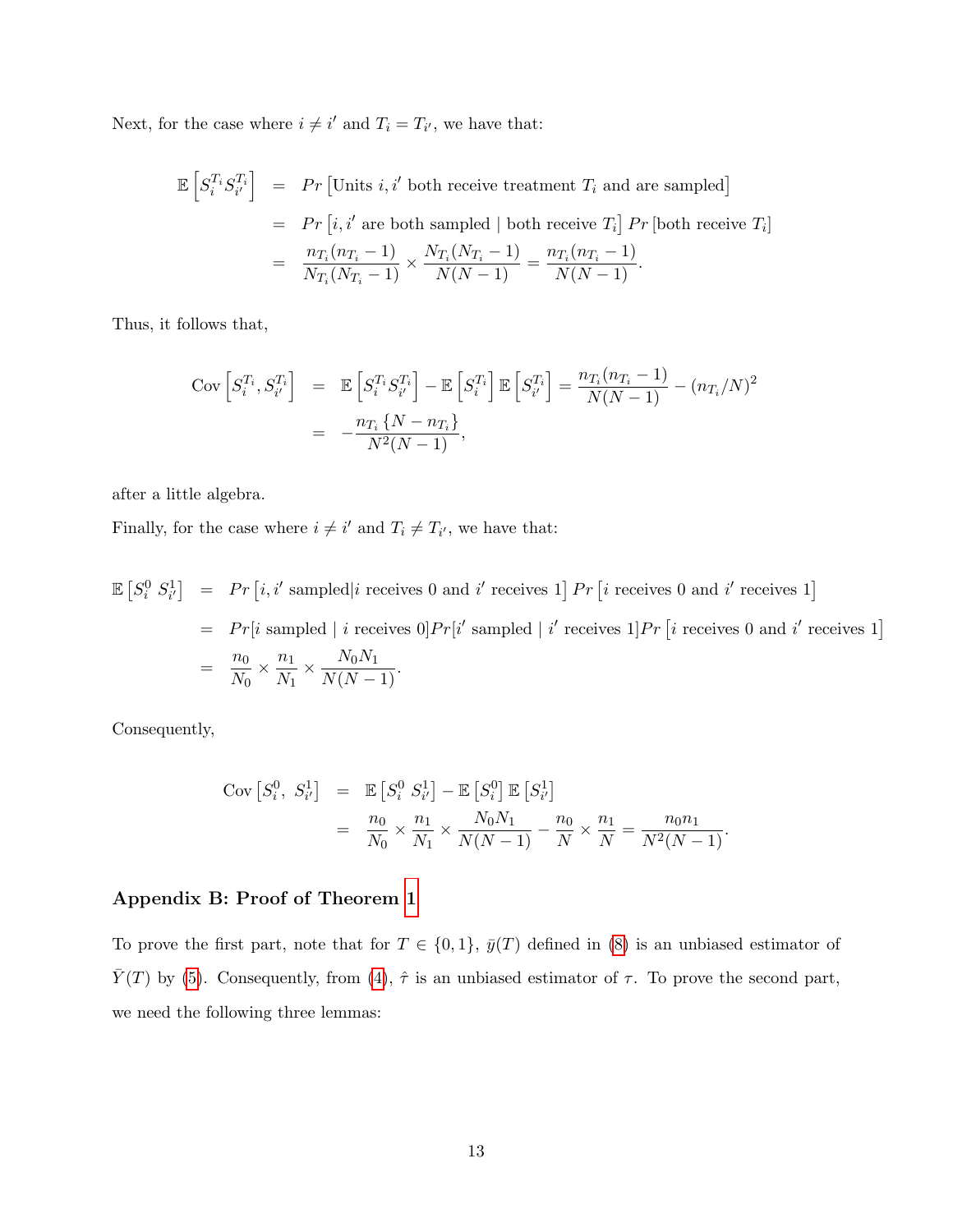<span id="page-13-0"></span>**Lemma 4.** For  $T \in \{0, 1\}$ ,

$$
S_T^2 = N^{-1} \left\{ \sum_{i=1}^N Y_i^2(T) - (N-1)^{-1} \sum_{i \neq i'} Y_i(T) Y_{i'}(T) \right\}.
$$

*Proof.* By [\(1\)](#page-3-1), for  $T \in \{0, 1\}$ ,

$$
(N-1)S_T^2 = \sum_{i=1}^N \{Y_i(T)\}^2 - N^{-1} \left\{ \sum_{i=1}^N Y_i(T) \right\}^2
$$
  
= 
$$
\sum_{i=1}^N \{Y_i(T)\}^2 - N^{-1} \left[ \sum_{i=1}^N \{Y_i(T)\}^2 + \sum_{i \neq i'} Y_i(T)Y_{i'}(T) \right]
$$
  
= 
$$
N^{-1}(N-1) \sum_{i=1}^N \{Y_i(T)\}^2 - N^{-1} \sum_{i \neq i'} Y_i(T)Y_{i'}(T)
$$
  
= 
$$
N^{-1}(N-1) \left[ \sum_{i=1}^N \{Y_i(T)\}^2 - (N-1)^{-1} \sum_{i \neq i'} Y_i(T)Y_{i'}(T) \right].
$$

<span id="page-13-1"></span>**Lemma 5.** For  $T \in \{0, 1\}$ ,

$$
\text{Var}\left[\bar{y}(T)\right] = \frac{N - n_T}{N} \cdot \frac{S_T^2}{n_T}.
$$

*Proof.* By [\(8\)](#page-4-2), for  $T \in \{0, 1\}$ ,

$$
\begin{split}\n\text{Var}\left[\bar{y}(T)\right] &= \text{Var}\left[(n_{T})^{-1} \sum_{i=1}^{N} S_{i}^{T} Y_{i}(T)\right] \\
&= (n_{T})^{-2} \left[ \sum_{i=1}^{N} \{Y_{i}(T)\}^{2} \text{Var}\left[S_{i}^{T}\right] + \sum_{i \neq i'} Y_{i}(T) Y_{i'}(T) \text{Cov}\left[S_{i}^{T}, S_{i'}^{T}\right] \right] \\
&= (n_{T})^{-2} \left[ \frac{n_{T}}{N} \left(1 - \frac{n_{T}}{N}\right) \sum_{i=1}^{N} \{Y_{i}(T)\}^{2} - \frac{n_{T}(N - n_{T})}{N^{2}(N - 1)} \sum_{i \neq i'} Y_{i}(T) Y_{i'}(T) \right], \text{ by Lemma 1} \\
&= \frac{N - n_{T}}{n_{T} N^{2}} \left[ \sum_{i=1}^{N} \{Y_{i}(T)\}^{2} - (N - 1)^{-1} \sum_{i \neq i'} Y_{i}(T) Y_{i'}(T) \right] \\
&= \frac{N - n_{T}}{N} \cdot \frac{S_{T}^{2}}{n_{T}}, \text{ by Lemma 4.}\n\end{split}
$$

 $\Box$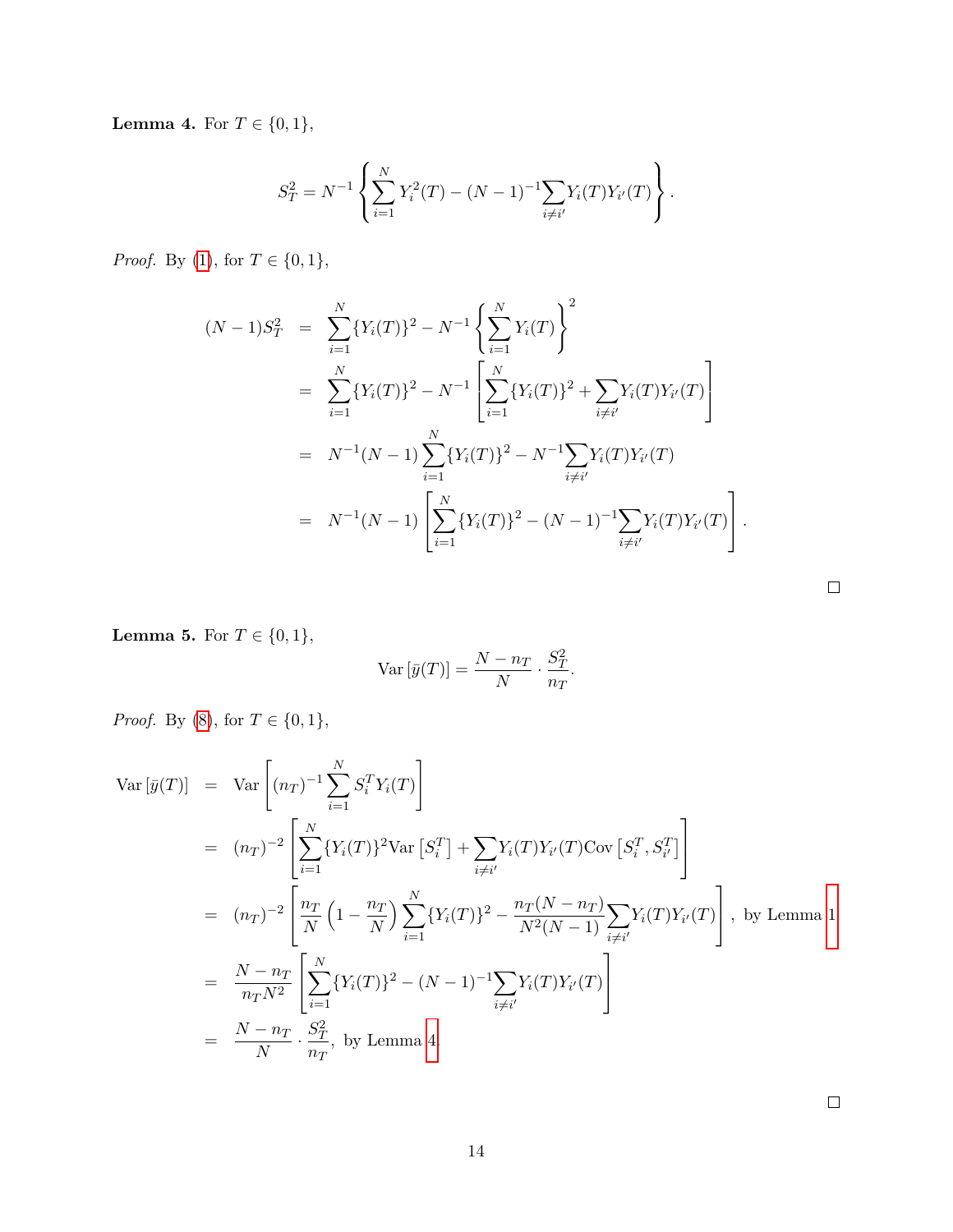<span id="page-14-0"></span>**Lemma 6.** The covariance between  $\bar{y}(1)$  and  $\bar{y}(0)$  is given by:

Cov 
$$
[\bar{y}(1), \bar{y}(0)] = -\frac{S_1^2 + S_0^2 - S_\tau^2}{2N}
$$
.

Proof.

$$
Cov[\bar{y}(1), \bar{y}(0)] = Cov\left[n_1^{-1} \sum_{i=1}^N S_i^1 Y_i(1), n_0^{-1} \sum_{i=1}^N S_i^0 Y_i(0)\right]
$$
  
\n
$$
= (n_0 n_1)^{-1} \left[\sum_{i=1}^N Y_i(1) Y_i(0) Cov[S_i^1, S_i^0] + \sum_{i \neq i'} Y_i(1) Y_{i'}(0) Cov[S_i^1, S_{i'}^0]\right]
$$
  
\n
$$
= (n_0 n_1)^{-1} \left[-\frac{n_0 n_1}{N^2} \sum_{i=1}^N Y_i(1) Y_i(0) + \frac{n_0 n_1}{N^2(N-1)} \sum_{i \neq i'} Y_i(1) Y_{i'}(0)\right], \text{ by Lemma 1}
$$
  
\n
$$
= -\frac{1}{N^2(N-1)} \left[(N-1) \sum_{i=1}^N Y_i(1) Y_i(0) - \sum_{i \neq i'} Y_i(1) Y_{i'}(0)\right]
$$
  
\n
$$
= -\frac{1}{N^2(N-1)} \left[(N-1) \sum_{i=1}^N Y_i(1) Y_i(0) - \left{\sum_{i=1}^N Y_i(1)\right} \left{\sum_{i=1}^N Y_i(0)\right} + \sum_{i=1}^N Y_i(1) Y_i(0)\right]
$$
  
\n
$$
= -\frac{1}{N(N-1)} \left[\sum_{i=1}^N Y_i(1) Y_i(0) - N\bar{Y}(1)\bar{Y}(0)\right] = -S_{10}/N, \text{ by (2)}.
$$

The result follows from the identity  $S_{10} = (S_1^2 + S_0^2 - S_\tau^2)/2$ , which is straightforward to establish.

 $\Box$ 

Straightforward applications of Lemma [5](#page-13-1) and Lemma [6](#page-14-0) lead to the proof of Theorem [1.](#page-5-0)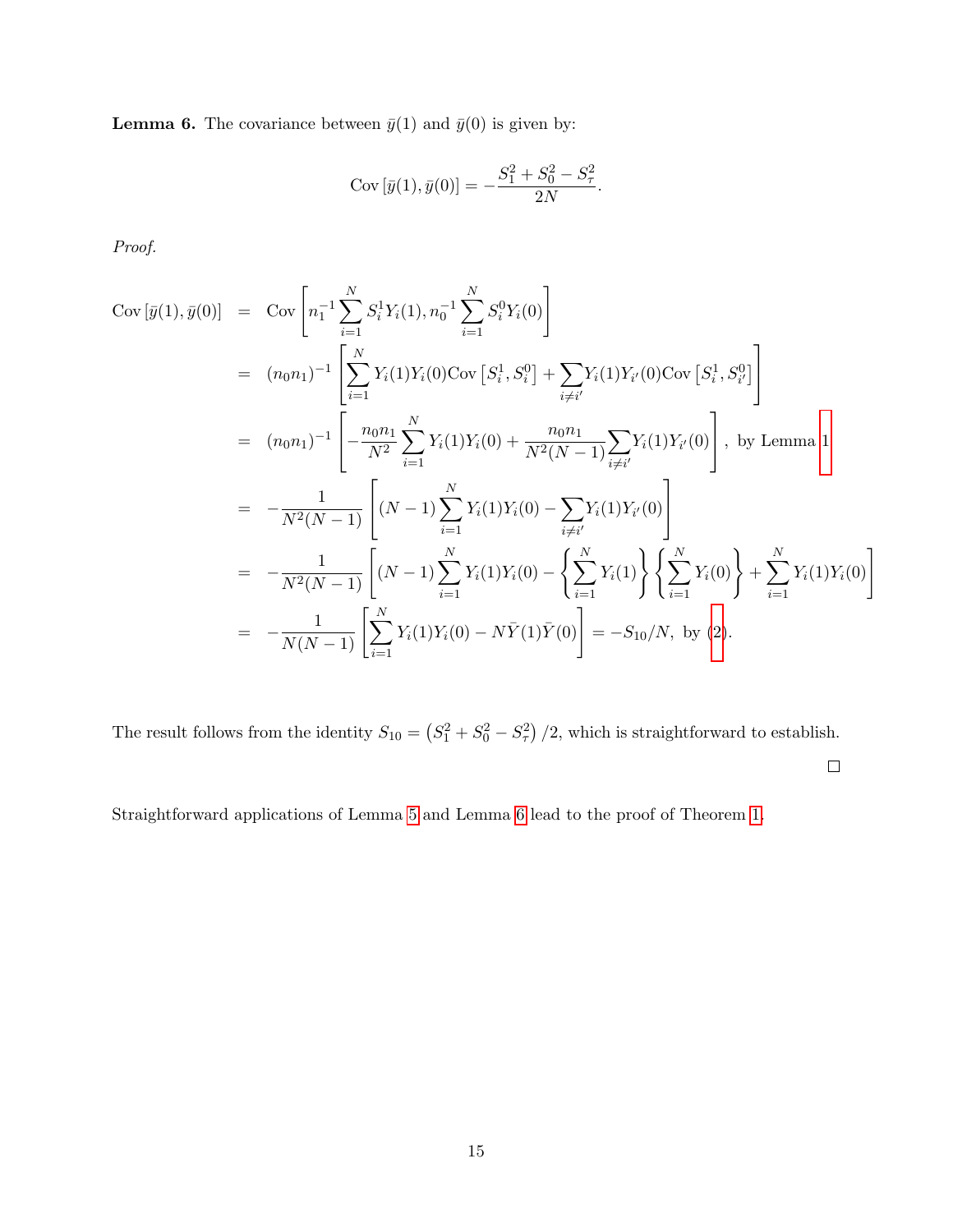# Appendix C: Proof of Lemma [3](#page-8-1)

We will consider the four cases in Lemma [3.](#page-8-1) For the first case, when  $i = i'$  and  $T_i = T_{i'}$ ,

<span id="page-15-0"></span>
$$
Cov(S_i^{T_i}, Z_i^{T_i}) = \mathbb{E}[S_i^{T_i} Z_i^{T_i}] - \mathbb{E}[S_i^{T_i}] \mathbb{E}[Z_i^{T_i}]
$$
  
\n
$$
= Pr(S_i^{T_i} = 1, Z_i^{T_i} = 1) - \frac{n_{T_i} n_{x_{T_i}}}{N^2}
$$
  
\n
$$
= Pr(S_i^{T_i} = 1 | Z_i^{T_i} = 1) Pr(Z_i^{T_i} = 1) - \frac{n_{T_i} n_{x_{T_i}}}{N^2}
$$
  
\n
$$
= Pr(S_i^{T_i} = 1 | \text{unit } i \text{ is assigned to } T_i) Pr(Z_i^{T_i} = 1) - \frac{n_{T_i} n_{x_{T_i}}}{N^2}
$$
  
\n
$$
= \frac{n_{T_i}}{N_{T_i}} \frac{n_{x_{T_i}}}{N} - \frac{n_{T_i} n_{x_{T_i}}}{N^2}
$$
  
\n
$$
= \frac{N_{1-T_i} n_{T_i} n_{x_{T_i}}}{N^2 N_{T_i}}, \text{ after some algebra.}
$$
  
\n(22)

Now for the second case. When  $i = i'$  and  $T_i \neq T_{i'}$ ,  $Pr(S_i^{T_i} = 1, Z_{i'}^{T_{i'}} = 1) = 0$ . Plugging this into the same procedure as [\(22\)](#page-15-0), we have that  $Cov(S_i^{T_i}, Z_{i'}^{T_{i'}}) = -\frac{n_{T_i} n_{x_{T_{i'}}}}{N^2}$ .

Now for the third case. When  $i \neq i'$  and  $T_i = T_{i'}$ ,

$$
Cov(S_i^{T_i}, Z_{i'}^{T_i}) = \mathbb{E}[S_i^{T_i} Z_{i'}^{T_i}] - \mathbb{E}[S_i^{T_i}] \mathbb{E}[Z_{i'}^{T_i}]
$$
  
\n
$$
= Pr(S_i^{T_i} = 1, Z_{i'}^{T_i} = 1) - \frac{n_{T_i} n_{x_{T_i}}}{N^2}
$$
  
\n
$$
= Pr(S_i^{T_i} = 1 | Z_{i'}^{T_i} = 1) Pr(Z_{i'}^{T_i} = 1) - \frac{n_{T_i} n_{x_{T_i}}}{N^2}
$$
  
\n
$$
= Pr(S_i^{T_i} = 1 | \text{unit } i' \text{ is assigned to } T_i) Pr(Z_{i'}^{T_i} = 1) - \frac{n_{T_i} n_{x_{T_i}}}{N^2}
$$
  
\n
$$
= \frac{n_{T_i} - 1}{N_{T_i} - 1} Pr(Z_{i'}^{T_i} = 1) - \frac{n_{T_i} n_{x_{T_i}}}{N^2}
$$
  
\n
$$
= \frac{n_{T_i} - 1}{N_{T_i} - 1} \frac{n_{x_{T_i}}}{N} - \frac{n_{T_i} n_{x_{T_i}}}{N^2}
$$
  
\n
$$
= -\frac{N_{1 - T_i} n_{T_i} n_{x_{T_i}}}{N^2 (N - 1) N_{T_i}}, \text{ after some algebra.}
$$
  
\n(23)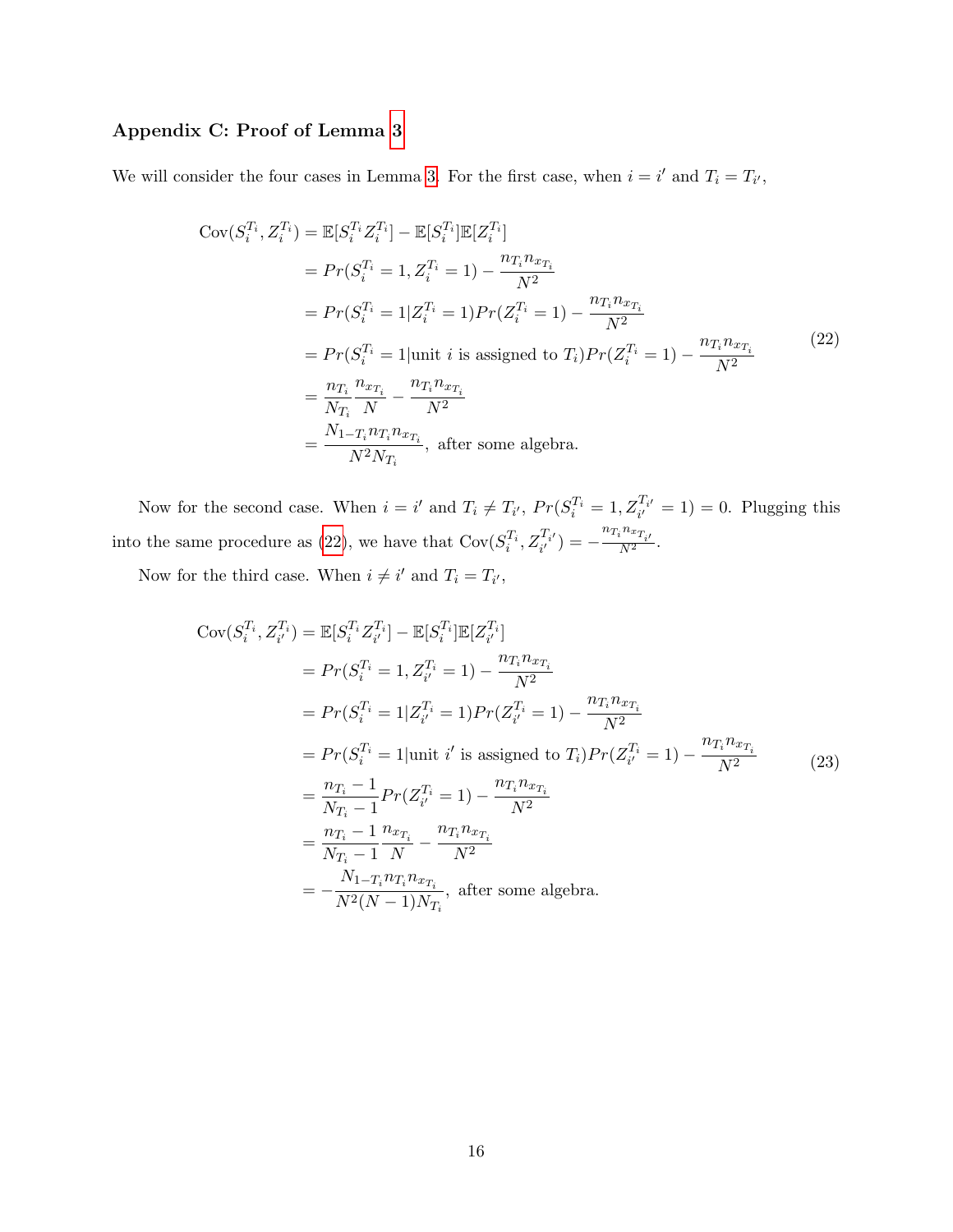Now for the fourth case. When  $i \neq i'$  and  $T_i \neq T_{i'}$ ,

$$
Cov(S_i^{T_i}, Z_{i'}^{T_{i'}}) = \mathbb{E}[S_i^{T_i} Z_{i'}^{T_{i'}}] - \mathbb{E}[S_i^{T_i}] \mathbb{E}[Z_{i'}^{T_{i'}}]
$$
  
\n
$$
= Pr(S_i^{T_i} = 1, Z_{i'}^{T_{i'}} = 1) - \frac{n_{T_i} n_{x_{1-T_i}}}{N^2}
$$
  
\n
$$
= Pr(S_i^{T_i} = 1 | Z_{i'}^{T_{i'}} = 1) Pr(Z_{i'}^{T_{i'}} = 1) - \frac{n_{T_i} n_{x_{1-T_i}}}{N^2}
$$
  
\n
$$
= \frac{n_{T_i}}{N_{T_i}} \frac{N_{T_i}}{N - 1} Pr(Z_{i'}^{T_{i'}} = 1) - \frac{n_{T_i} n_{x_{1-T_i}}}{N^2}
$$
  
\n
$$
= \frac{n_{T_i}}{N_{T_i}} \frac{N_{T_i}}{N - 1} \frac{n_{x_{1-T_i}}}{N} - \frac{n_{T_i} n_{x_{1-T_i}}}{N^2}
$$
  
\n
$$
= \frac{n_{T_i} n_{x_{1-T_i}}}{N^2 (N - 1)}, \text{ after some algebra.}
$$
  
\n(24)

# Appendix D: Proof of Theorem [2](#page-8-4)

To prove this theorem, we first state and prove the following two lemmas:

<span id="page-16-0"></span>**Lemma 7.** For  $T, T' \in \{0, 1\}$ ,  $Var[\bar{x}(T)] = (1 - n_{x_T}/N) S_x^2/n_{x_T}$  and  $Cov[\bar{x}(T), \bar{x}(T')] = -S_x^2/N$ .

Proof. The proof follows from arguments similar to those in the proofs of Lemma [5](#page-13-1) and Lemma [6,](#page-14-0) utilizing the properties of indicators  $(Z_i^{T_i}, S_i^{T_i})$  stated in Lemma [2](#page-8-2) and [3.](#page-8-1)  $\Box$ 

<span id="page-16-1"></span>**Lemma 8.** For  $T, T' \in \{0, 1\}$ ,

$$
Cov\left[\bar{y}(T), \bar{x}(T')\right] = \begin{cases} \frac{N_{1-T}}{N_T} \frac{S_{Tx}}{N} & \text{if } T = T'\\ -\frac{S_{Tx}}{N} & \text{if } T \neq T' \end{cases}
$$
(25)

where  $S_{Tx}$  is given by [\(20\)](#page-9-1).

*Proof.* For the first case, when  $T = T'$ ,

$$
Cov\left[\bar{y}(T), \bar{x}(T)\right] = Cov\left[n_T^{-1} \sum_{i=1}^N S_i^T Y_i(T), n_{x_T}^{-1} \sum_{i=1}^N Z_i^T X_i\right]
$$
  
=  $(n_T n_{x_T})^{-1} \left[\sum_{i=1}^N Y_i(T) X_i Cov\left(S_i^T, Z_i^T\right) + \sum_{i \neq i'} Y_i(T) X_{i'} Cov\left(S_i^T, Z_{i'}^T\right)\right]$ 

Substituting expressions for Cov  $(S_i^T, Z_i^T)$  and Cov  $(S_i^T, Z_{i'}^T)$  from Lemma [3](#page-8-1) and after some alge-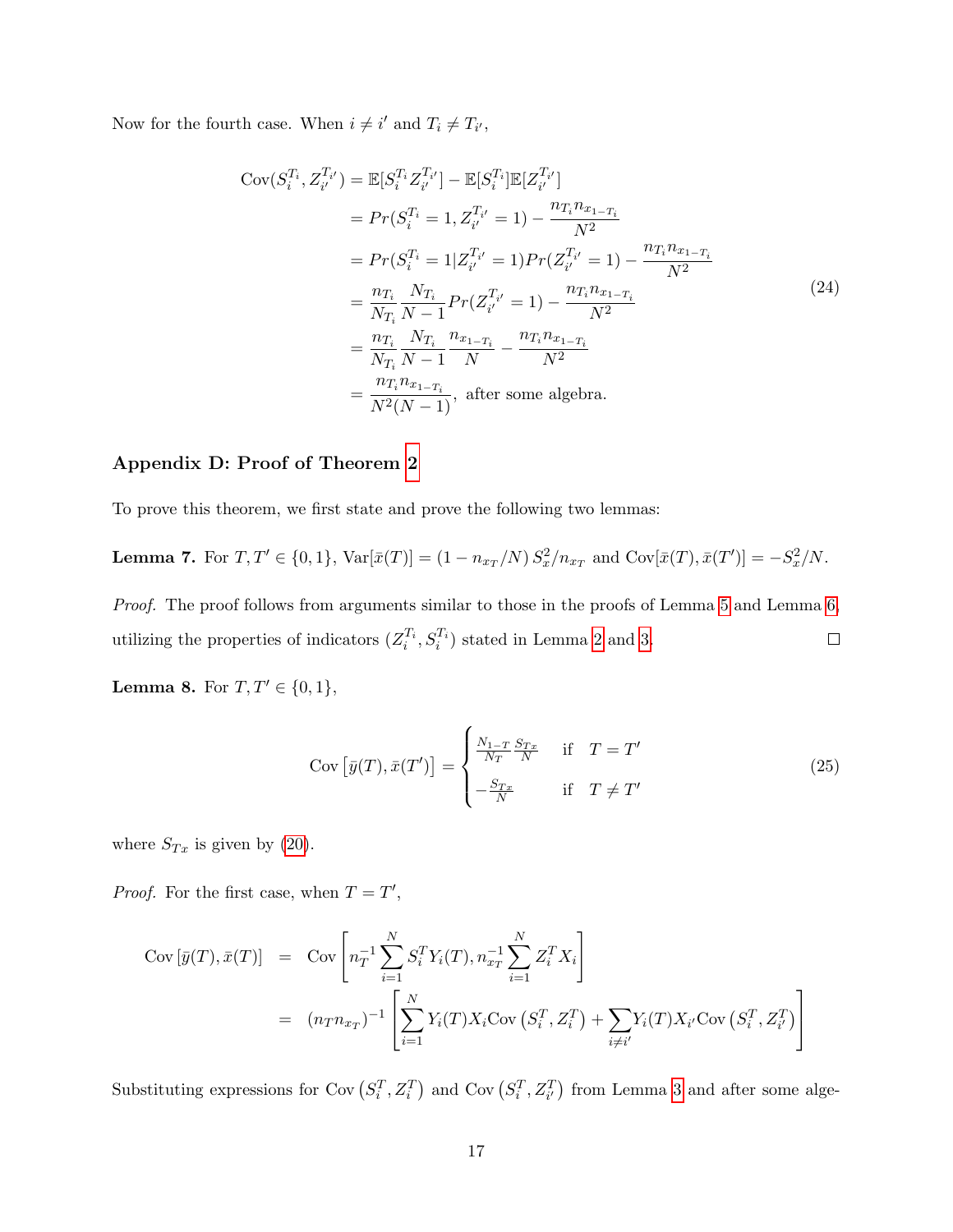braic simplifications similar to those in Lemma [6,](#page-14-0) it follows that

$$
Cov\left[\bar{y}(T), \bar{x}(T)\right] = \frac{1}{N^2 N_T (N-1)} \left[ NN_{1-T} \sum_{i=1}^{N} Y_i(T) X_i - N_{1-T} \left\{ \sum_{i=1}^{N} Y_i(T) \right\} \left\{ \sum_{i=1}^{N} X_i \right\} \right]
$$
  
=  $\frac{N_{1-T}}{N_T} \frac{S_{Tx}}{N}$ 

Next, for the second case where  $T \neq T'$ ,

$$
Cov [\bar{y}(T), \bar{x}(T')] = Cov \left[ n_T^{-1} \sum_{i=1}^{N} S_i^T Y_i(T), n_{x_{1-T}}^{-1} \sum_{i=1}^{N} Z_i^{T'} X_i \right]
$$
  
=  $(n_T n_{x_{1-T}})^{-1} \left[ \sum_{i=1}^{N} Y_i(T) X_i Cov(S_i^T, Z_i^{T'}) + \sum_{i \neq i'} Y_i(T) X_{i'} Cov(S_i^T, Z_{i'}^{T'}) \right]$ 

Substituting expressions for Cov $(S_i^T, Z_i^{T'})$  $\left(\begin{matrix} T' \\ i \end{matrix}\right)$  and Cov  $\left(\begin{matrix} S_i^T, Z_{i'}^{T'} \end{matrix}\right)$  $\begin{pmatrix} T' \\ i' \end{pmatrix}$  from Lemma [3](#page-8-1) and after some al-gebraic simplifications similar to those in Lemma [6,](#page-14-0) the above expression simplifies to  $-S_{Tx}/N$ .

Now to prove Theorem [2,](#page-8-4) we write

<span id="page-17-1"></span>
$$
\text{Var}(\hat{\tau}^*) = \text{Var}[\hat{\tau}] + \text{Var}[\bar{x}(1) - \bar{x}(0)] - 2\text{Cov}[\hat{\tau}, \bar{x}(1) - \bar{x}(0)].\tag{26}
$$

The second term equals  $Var[\bar{x}(1)] + Var[\bar{x}(0)] - 2Cov[\bar{x}(1), \bar{x}(0)]$ . Substituting the expressions for Var[ $\bar{x}(1)$ ], Var[ $\bar{x}(0)$ ] and Cov[ $\bar{x}(1), \bar{x}(0)$ ] from Lemma [7](#page-16-0) and after some simplification, we have that

<span id="page-17-0"></span>
$$
\text{Var}\left[\bar{x}(1) - \bar{x}(0)\right] = \left(n_{x_1}^{-1} + n_{x_0}^{-1}\right)S_x^2. \tag{27}
$$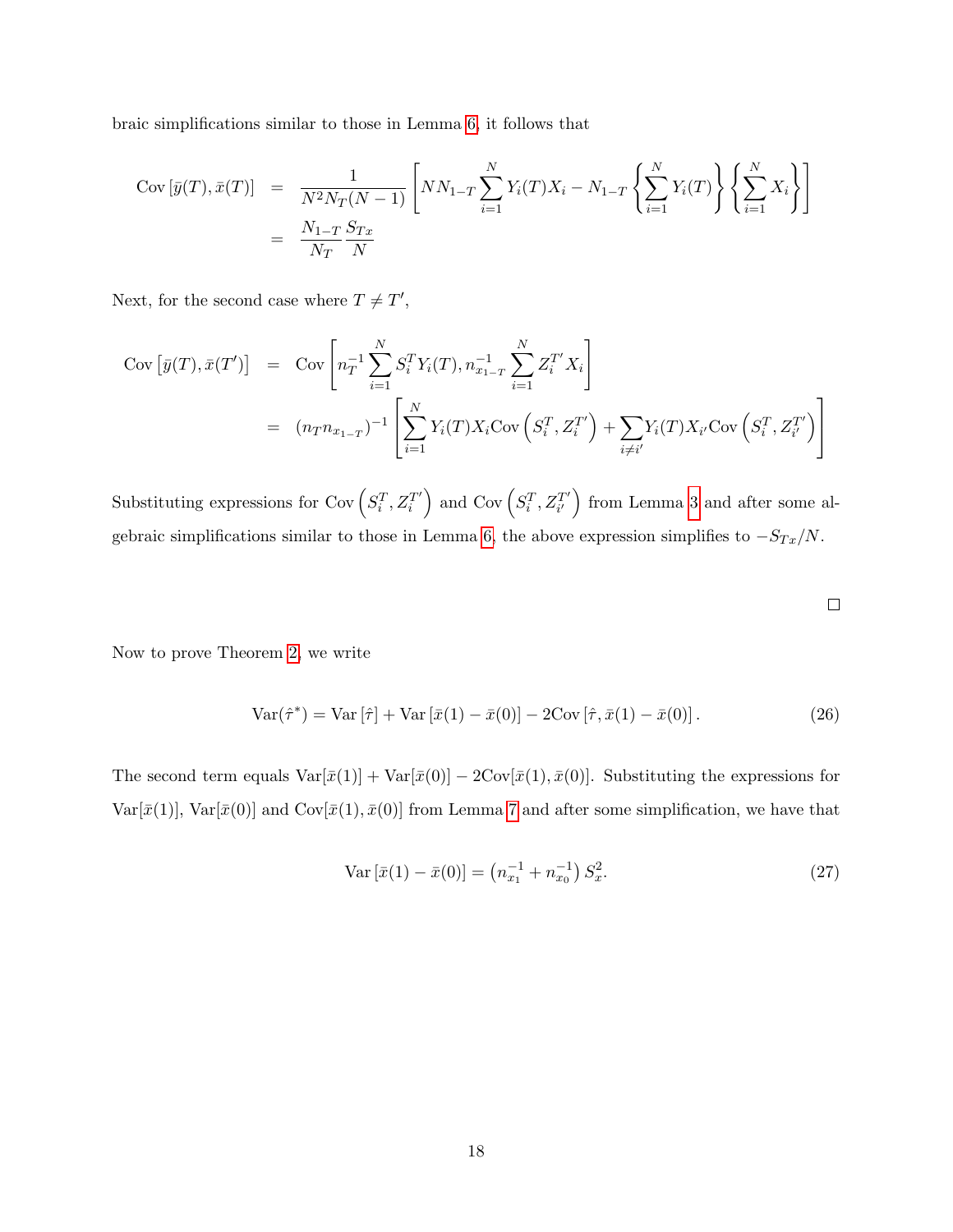The expression Cov  $[\hat{\tau}, \bar{x}(1) - \bar{x}(0)]$  in the third term can be written as:

<span id="page-18-6"></span>
$$
\text{Cov}[\bar{y}(1) - \bar{y}(0), \bar{x}(1) - \bar{x}(0)]
$$
\n
$$
= \text{Cov}[\bar{y}(1), \bar{x}(1)] - \text{Cov}[\bar{y}(1), \bar{x}(0)] - \text{Cov}[\bar{y}(0), \bar{x}(1)] + \text{Cov}[\bar{y}(0), \bar{x}(0)]
$$
\n
$$
= \frac{N_0}{N_1} \frac{S_{1x}}{N} + \frac{S_{1x}}{N} + \frac{S_{0x}}{N} + \frac{N_1}{N_0} \frac{S_{0x}}{N}
$$
\n
$$
= \frac{S_{1x}}{N_1} + \frac{S_{0x}}{N_0},
$$
\n(28)

where the last step follows by substitution of the relevant expressions from Lemma [8.](#page-16-1) Finally, the result follows by substituting [\(27\)](#page-17-0) and [\(28\)](#page-18-6) in [\(26\)](#page-17-1).

# References

- <span id="page-18-4"></span>Aronow, P. M. and Middleton, J. A. (2013). A class of unbiased estimators of the average treatment effect in randomized experiments. Journal of Causal Inference, 1(1):135–154.
- <span id="page-18-5"></span>Aronow, P. M. and Samii, C. (2013). Estimating average causal effects under general interference, with application to a social network experiment. arXiv preprint arXiv:1305.6156.
- <span id="page-18-2"></span>Campbell, D. T. and Erlebacher, A. (1970). How regression artifacts in quasi-experimental evaluations can mistakenly make compensatory education look harmful. Compensatory education: A national debate, 3:185–210.
- <span id="page-18-1"></span>Campbell, M., Donner, A., and Klar, N. (2007). Developments in cluster randomized trials and statistics in medicine. Statistics in medicine, 26(1):2–19.
- <span id="page-18-0"></span>Chung, S., Hedlund, E., Hwang, M., Kim, D., Shin, B.-S., Hwang, D.-Y., Kang, U. J., Isacson, O., and Kim, K.-S. (2005). The homeodomain transcription factor pitx3 facilitates differentiation of mouse embryonic stem cells into ahd2-expressing dopaminergic neurons. Molecular and Cellular Neuroscience, 28(2):241–252.
- <span id="page-18-3"></span>Cronbach, L. J. and Furby, L. (1970). How we should measure "change": Or should we? Psychological bulletin, 74(1):68.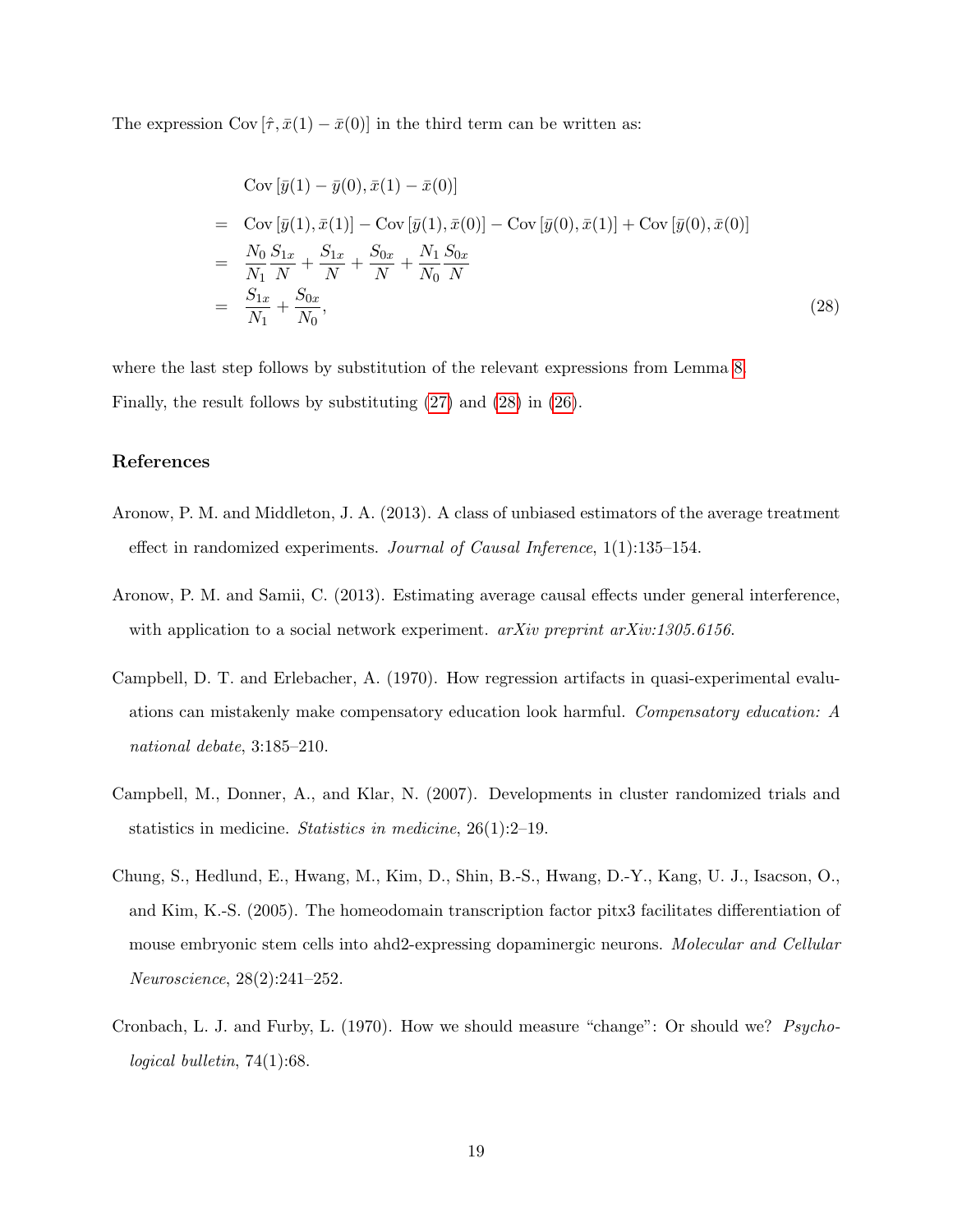- <span id="page-19-2"></span>Doi, A., Park, I.-H., Wen, B., Murakami, P., Aryee, M. J., Irizarry, R., Herb, B., Ladd-Acosta, C., Rho, J., Loewer, S., et al. (2009). Differential methylation of tissue-and cancer-specific cpg island shores distinguishes human induced pluripotent stem cells, embryonic stem cells and fibroblasts. Nature genetics, 41(12):1350.
- <span id="page-19-4"></span>Eldridge, S. M., Ashby, D., Feder, G. S., Rudnicka, A. R., and Ukoumunne, O. C. (2004). Lessons for cluster randomized trials in the twenty-first century: a systematic review of trials in primary care. Clinical trials,  $1(1):80-90$ .
- <span id="page-19-9"></span>Freedman, D. A. (2008). On regression adjustments in experiments with several treatments. The annals of applied statistics,  $2(1):176-196$ .
- <span id="page-19-6"></span>Hájek, J. (1960). Limiting distributions in simple random sampling from a finite population. Publications of the Mathematical Institute of the Hungarian Academy of Sciences, 5:361–374.
- <span id="page-19-8"></span>Hake, R. R. (1998). Interactive-engagement versus traditional methods: A six-thousand-student survey of mechanics test data for introductory physics courses. American Journal of Physics,  $66(1):64-74.$
- <span id="page-19-3"></span>Hedges, L. V. and Hedberg, E. C. (2007). Intraclass correlation values for planning grouprandomized trials in education. Educational Evaluation and Policy Analysis, 29(1):60–87.
- <span id="page-19-0"></span>Holland, P. W. (1986). Statistics and causal inference. Journal of the American Statistical Association, 81(396):945–960.
- <span id="page-19-1"></span>Imbens, G. W. and Rubin, D. B. (2015). Causal Inference in Statistics, Social, and Biomedical Sciences. Cambridge University Press.
- <span id="page-19-7"></span>Li, X. and Ding, P. (2017). General forms of finite population central limit theorems with applications to causal inference. Journal of the American Statistical Association.
- <span id="page-19-10"></span>Lin, W. (2013). Agnostic notes on regression adjustments to experimental data: Reexamining freedman's critique. The Annals of Applied Statistics, 7(1):295–318.
- <span id="page-19-5"></span>Lohr, S. (2009). Sampling: Design and Analysis. Nelson Education.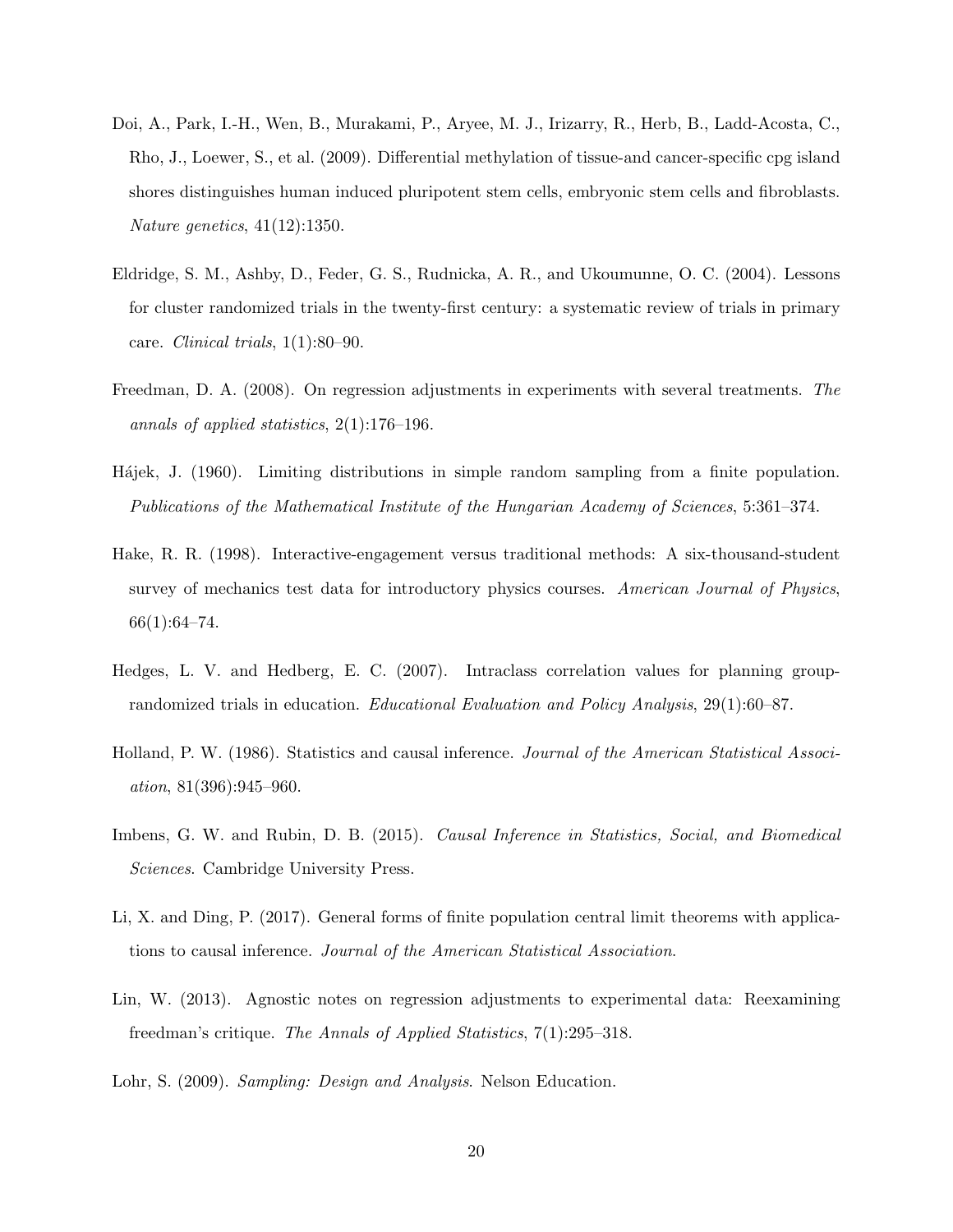- <span id="page-20-5"></span>McGowen, M. A. and Davis, G. E. (2002). Growth and development of pre-service elementary teachers' mathematical knowledge.
- <span id="page-20-8"></span>Middleton, J. A. and Aronow, P. M. (2015). Unbiased estimation of the average treatment effect in cluster-randomized experiments. Statistics, Politics and Policy, 6(1-2):39–75.
- <span id="page-20-7"></span>Miratrix, L. W., Sekhon, J. S., and Yu, B. (2013). Adjusting treatment effect estimates by poststratification in randomized experiments. Journal of the Royal Statistical Society: Series B (Statistical Methodology), 75(2):369–396.
- <span id="page-20-9"></span>Mukerjee, R., Dasgupta, T., and Rubin, D. B. (2018). Using standard tools from finite population sampling to improve causal inference for complex experiments. Journal of the American Statistical Association, pages 1–14.
- <span id="page-20-0"></span>Neyman, J. (1923). On the application of probability theory to agricultural experiments. essay on principles. section 9, translated by dabrowska, d. m. and speed, t. p. Statistical Science, pages 465–472.
- <span id="page-20-3"></span>Raudenbush, S. W. (1997). Statistical analysis and optimal design for cluster randomized trials. Psychological Methods, 2(2):173.
- <span id="page-20-2"></span>Remillard, E. M., Branson, Z., Rahill, J., Zhang, Q., Dasgupta, T., and Vecitis, C. D. (2017). Tuning electric field aligned cnt architectures via chemistry, morphology, and sonication from micro to macroscopic scale. Nanoscale, 9(20):6854–6865.
- <span id="page-20-1"></span>Remillard, E. M., Zhang, Q., Sosina, S., Branson, Z., Dasgupta, T., and Vecitis, C. D. (2016). Electric-field alignment of aqueous multi-walled carbon nanotubes on microporous substrates. Carbon, 100:578–589.
- <span id="page-20-6"></span>Rubin, D. B., Stuart, E. A., and Zanutto, E. L. (2004). A potential outcomes view of value-added assessment in education. Journal of Educational and Behavioral Statistics, 29(1):103–116.
- <span id="page-20-4"></span>Rumrill, P. D. and Bellini, J. L. (2017). Research in rehabilitation counseling: A guide to design, methodology, and utilization. Charles C Thomas Publisher.